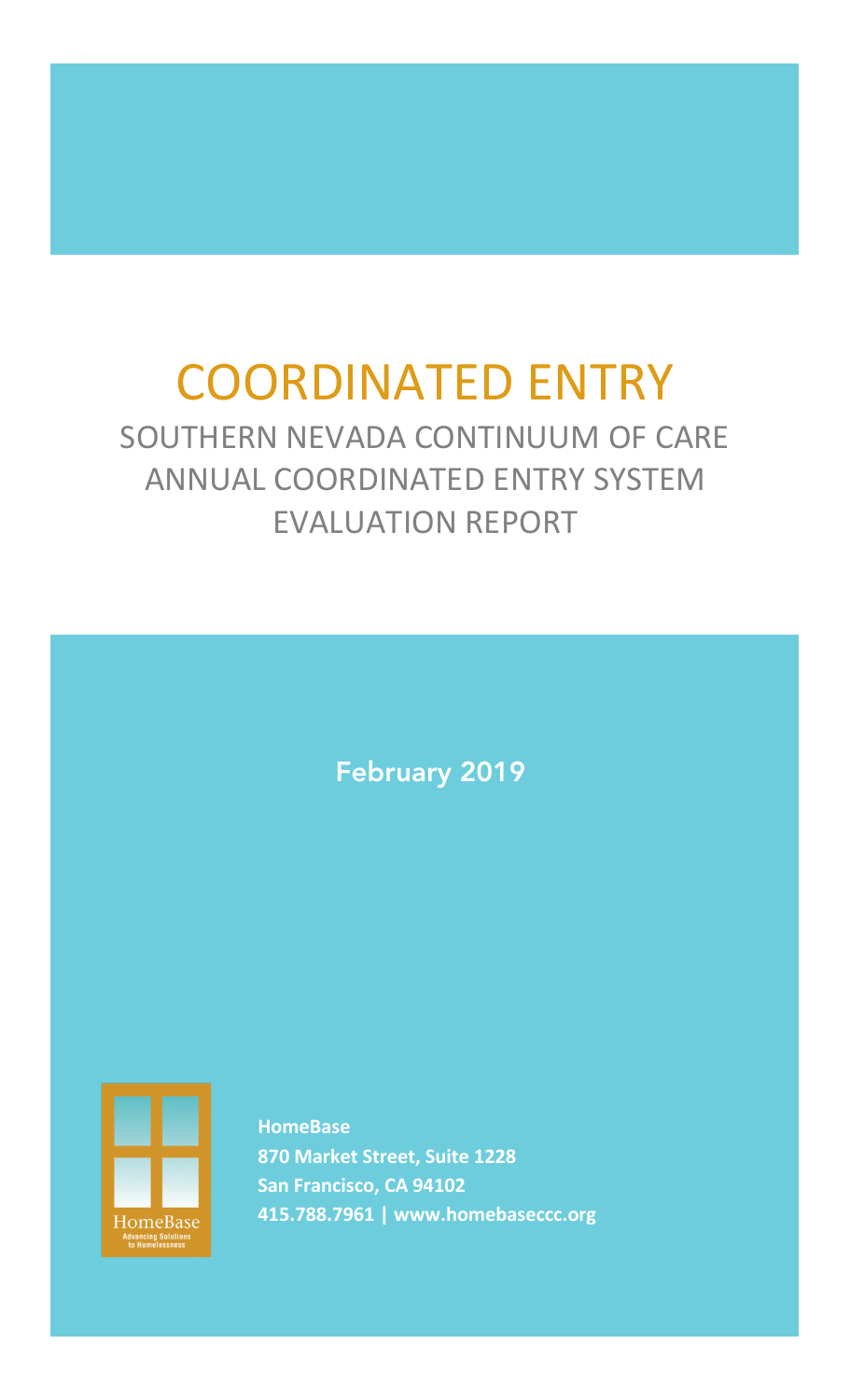# ANNUAL COORDINATED ENTRY **SYSTEM EVALUATION**

2018

# **TABLE OF CONTENTS**

| Southern Nevada Homelessness Continuum of Care's Commitment to Evaluating the |  |
|-------------------------------------------------------------------------------|--|
|                                                                               |  |
|                                                                               |  |
|                                                                               |  |
|                                                                               |  |
|                                                                               |  |
|                                                                               |  |
|                                                                               |  |
|                                                                               |  |
|                                                                               |  |
|                                                                               |  |
|                                                                               |  |
|                                                                               |  |
|                                                                               |  |
|                                                                               |  |
|                                                                               |  |
|                                                                               |  |
|                                                                               |  |
|                                                                               |  |
|                                                                               |  |
|                                                                               |  |
|                                                                               |  |
|                                                                               |  |
|                                                                               |  |
|                                                                               |  |
|                                                                               |  |
|                                                                               |  |
|                                                                               |  |
|                                                                               |  |
|                                                                               |  |
|                                                                               |  |
|                                                                               |  |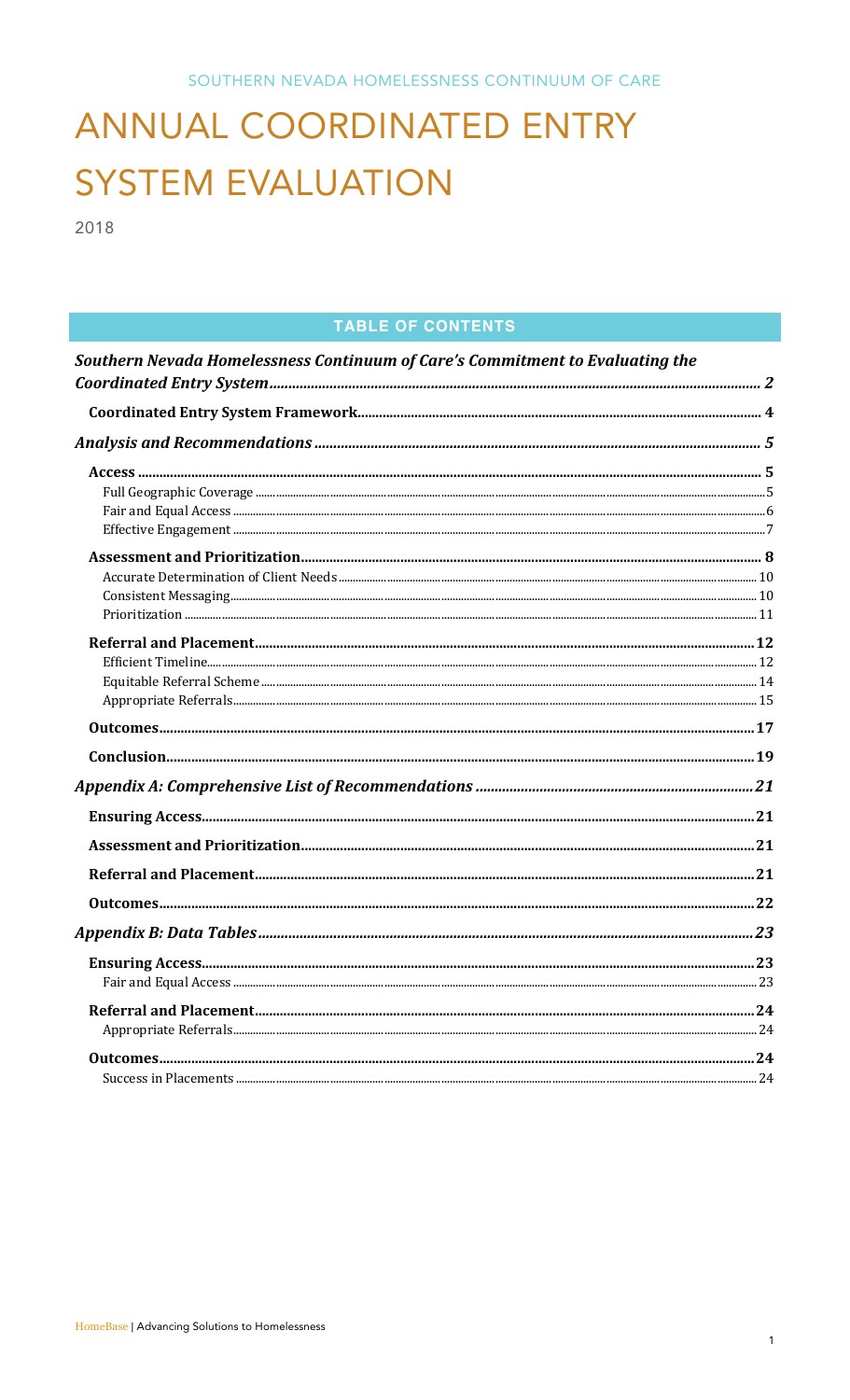# SOUTHERN NEVADA HOMELESSNESS CONTINUUM OF CARE'S COMMITMENT TO EVALUATING THE COORDINATED ENTRY SYSTEM

Each Continuum of Care (CoC) that receives CoC and/or ESG Program funding from the US Department of Housing and Urban Development (HUD) is required to develop and implement a centralized or coordinated assessment system, commonly known as "coordinated entry". Coordinated entry is a process for assessing the vulnerability of all people experiencing homelessness within the CoC to prioritize those most in need of assistance for available housing and services. The goals of coordinated entry are: (1) to increase the efficiency of the local crisis response system, (2) improve fairness in how housing and services are allocated, and (3) facilitate rapid access to services, including housing and mainstream benefits.

Southern Nevada is committed to these core principles as a key method for ensuring that the most vulnerable persons can access the resources that they need to end their homelessness.

#### ANNUAL EVALUATION OF COORDINATED ENTRY

HUD requires each CoC to conduct an annual evaluation of its coordinated entry system, focusing on the quality and effectiveness of the entire coordinated entry experience—including intake, assessment, prioritization, and referral processes—for both programs and participants. While HUD does not specify the scope or methods of the annual coordinated entry evaluation, HUD recommends that the annual assessment include, at a minimum, review of the effectiveness and efficiency of the overall process, feedback regarding the ease of use from those who experienced a housing crisis, and an analysis of referral outcomes.

Consistent with HUD requirements, Southern Nevada has committed to conducting an annual evaluation of its coordinated entry system to determine whether it is meeting HUD's standards and the CoC's goals. To do so, it employs multiple feedback mechanisms, including individual interviews with service providers and other stakeholders, surveys designed to reach a representative sample of participating providers, and focus groups that approximate the diversity of the households participating in the system during the year.

In 2018, the CoC commissioned HomeBase to conduct and prepare the annual evaluation of its coordinated entry system. This evaluation is designed to focus on the system and its functioning, as well as the extent to which it has streamlined access, assessment, and referral processes for housing and other services. To determine whether the coordinated entry model is functioning as it was designed, and how responsive the system is to client and provider needs, the evaluation considered a range of issues including:

#### *Evaluation of Access, Assessment, and Prioritization*

- Do the system entry points adequately cover the full geographic area of the CoC? Are people able to access the coordinated entry system?
- Are coordinated entry staff able to effectively determine client needs during assessment?
- What is the distribution of client assessment scores for each of the assessment types (single adults, families, youth/TAY, and survivors of domestic violence)?
- What type of information is missing from the assessment and/or the centralized waiting list that would help better inform matchers of client needs?
- Are the tools and protocols developed to support assessment and prioritization serving their intended purpose, or could they be improved?
- To what extent is the prioritization process effectively ensuring that clients are able to access all resources for which they are eligible, regardless of the type of assessment received (e.g., are clients receiving the TAY VI-SPDAT accurately prioritized for housing programs intended for single adults, if appropriate)?
- What is the time from assessment to referral?

#### *Evaluation of Referrals, Placements, and Outcomes*

- Are provider agencies able to serve clients who are referred to them?
- What is the time from referral to placement? Is the community able to efficiently locate clients in the event that a housing placement becomes available? What can be changed so that this wait time is reduced?
- What is the rate of denial and the reasons for denial? Are there any common patterns among agencies or client subpopulations?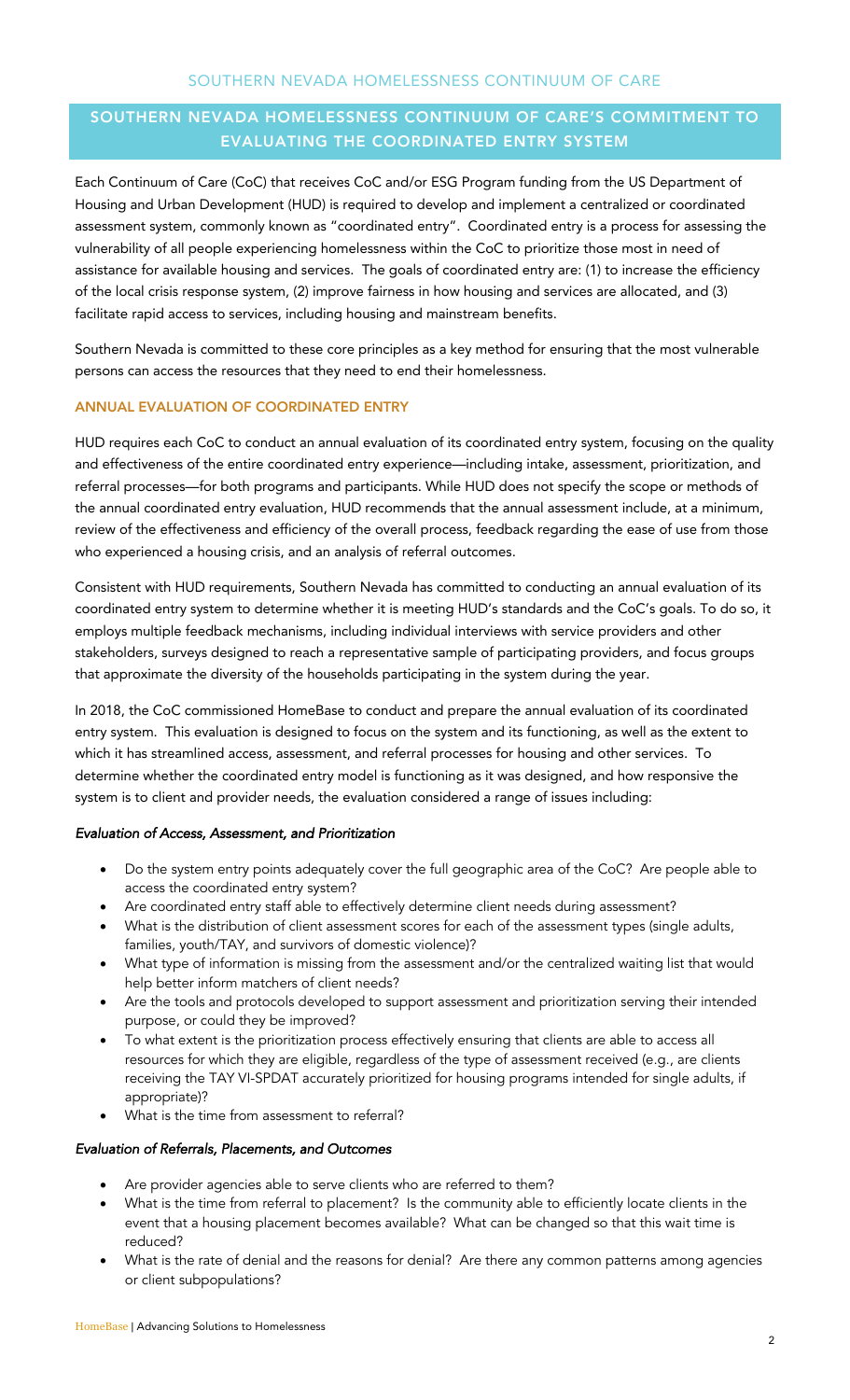- How is the centralized wait list functioning?
- Are certain client subpopulations more successful in their placements than other subpopulations?
- Is the average length of stay in homelessness decreasing?
- Have rates of exit into permanent housing for every intervention increased?
- Have rates of returns to homelessness decreased?
- Does the community have appropriate metrics in place to evaluate the performance of the coordinated entry system on an ongoing basis?

This evaluation report seeks to answer the above questions and provide recommendations for how the Southern Nevada CoC can improve the efficiency and effectiveness of its coordinated entry system.

# EVALUATION METHODOLOGY

HomeBase collected and analyzed data from the following sources for this evaluation report:

- *HMIS data* in aggregate tables corresponding to evaluation questions.
	- o Information was provided by the CoC's HMIS Lead.
	- o The client pool for HMIS data is clients with HMIS system interaction between October 1, 2017 and September 30, 2018.
- An *online survey* targeted to all stakeholder organizations involved in the Southern Nevada Homelessness CoC coordinated entry system.
	- o The survey was distributed by the CoC Lead to a comprehensive list of stakeholders.
	- o It contained questions regarding overall perceptions of coordinated entry, as well as questions targeted only to those involved in distinct phases of the system: assessment, prioritization, matching/case conferencing, and referrals/placements.
	- o The survey opened on January 18, 2019, and closed on January 30, 2019.
	- o There were 30 total survey responses from representatives of a range of organizations. The types of stakeholders included providers of emergency shelter, transitional housing (TH), permanent supportive housing (PSH), rapid rehousing (RRH), street outreach, and other services. A slight majority of respondents (16) came from organizations that act as assessment sites for coordinated entry. Two-thirds of respondents (20) serve in management or as executive director of an organization, with only one-third (10) serving in front-line positions.
	- o Respondents were not required to answer every survey item, and as described above, only answered questions about different phases of the system if they indicated participation in that phase. Thus, the survey responses presented here are only from those respondents who chose to answer a given question.
- Eight *consumer focus groups* facilitated on-site by HomeBase staff<sup>1</sup>:
	- o Consumers housed through coordinated:
		- § Youth & TAY 1/15/19
		- § Domestic violence 1/16/19
		- § Single Adults 1/17/19
		- § Families 1/17/19
	- o Unhoused consumers:
		- § Youth & TAY 1/18/19
		- § Domestic violence 1/16/19
		- § Single adults 1/16/19
		- § Families 1/16/19
	- o Due to timing constraints, attendance at the focus groups was not ideal. In planning focus groups for future evaluations, attention should be paid to client work/school schedules, and resources for and time to organize transportation for clients.
- Four system-level on-site focus groups for *providers* facilitated by HomeBase staff (invites sent to all providers in these groups):
	- o Matchers focus group 1/8/192

in the CoC.

1

<sup>&</sup>lt;sup>1</sup> Focus groups were used to gather feedback and inform this report, but were not conducted in a scientific manner. <sup>2</sup> This focus group included matchers who recently stopped performing this role due to a reorganization of matching duties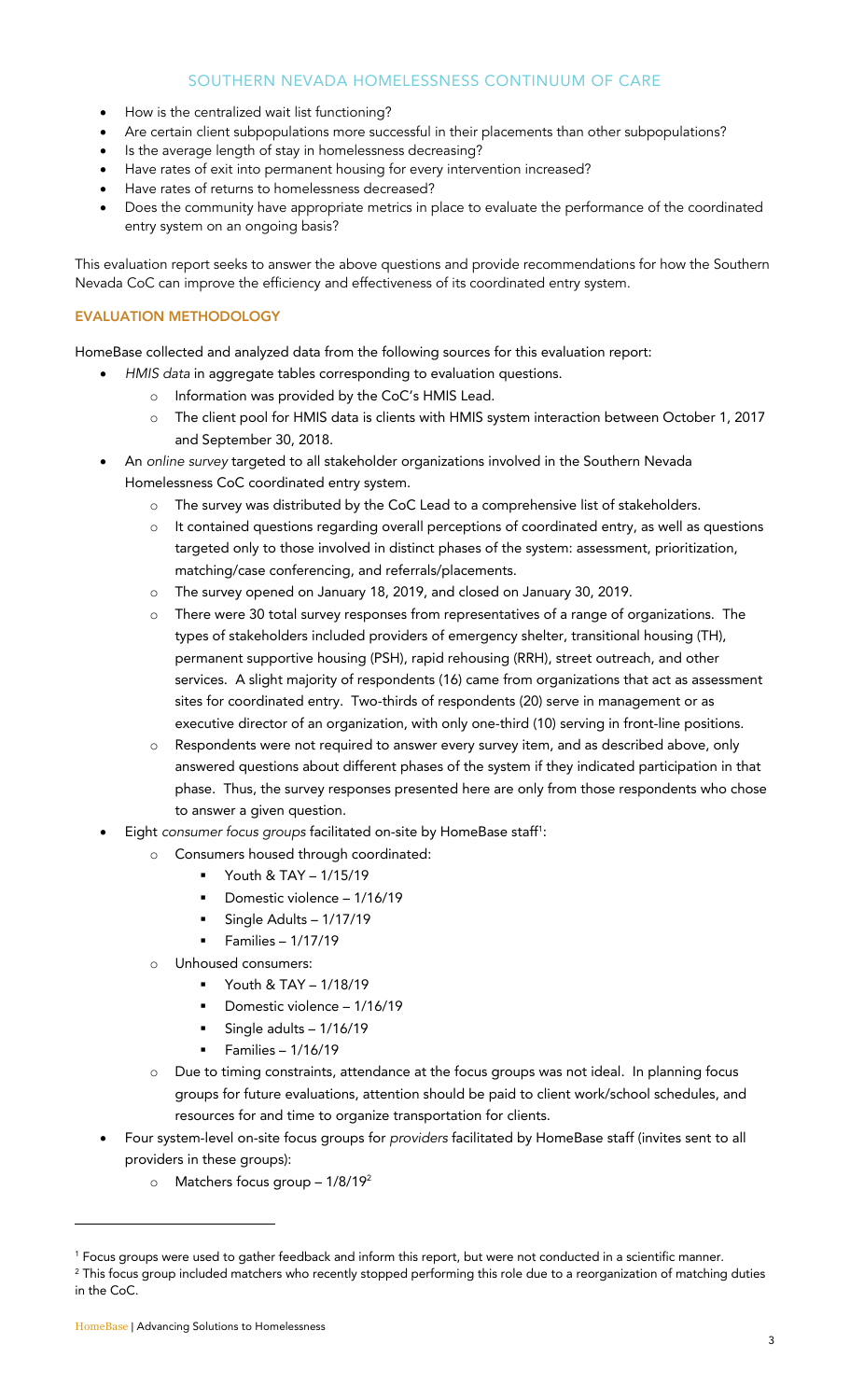- o Coordinated Entry Task Force focus group 1/8/19
- o Coordinated Entry Working Group focus group 1/15/19
- o Domestic Violence provider focus group 1/17/19
- One interview with Head Matcher conducted remotely by HomeBase 1/24/19
- Review of key documents related to the coordinated entry system as provided by the CoC Lead, including coordinated entry policies and procedures.

# COORDINATED ENTRY SYSTEM FRAMEWORK

Coordinated entry in Southern Nevada is governed by the Coordinated Entry System Policies and Procedures, effective January 2, 2018. The system is overseen by the Coordinated Entry Working Group, which is responsible for providing input and making recommendations to the CoC Board on principles and guidelines for the coordinated entry system. The Southern Nevada Coordinated Entry system was designed according certain guiding principles, which include: easily accessible for clients; ease of use for agencies; housing focused; prioritize based on need; Housing First; sustainable; client centered; coordinated services; use of real-time data; accountable; leverage existing partnerships and resources; quality assurance; access; interdependency; and streamlined process.

The Southern Nevada Coordinated Entry system assesses severity and type of need by first using the Short Assessment Triage Tool (SATT) for all clients, which identifies the best sub-population assessment tool to use. Tools specific to sub-populations are: Community Housing Assessment Took (CHAT) for single adults; Family Community Housing Assessment Tool (FCHAT) for families; TAY VI-SPDAT for youth; and the DV Assessment for individuals or families who were initially assessed through a DV crisis assessment and are now residing in a DV shelter.

Once assessed, all clients are prioritized within a single Community Queue based on their individualized vulnerability. A client's placement on the Queue is made by comparing the raw assessment score to the scores of other clients that have received the same assessment type. Clients are then prioritized based on this comparative assessment (i.e., clients at the top of the Queue are those that have been deemed most vulnerable compared to the full range of clients receiving the same assessment). In this manner, clients can be prioritized for and placed into any program type for which they are eligible, without regard to the type of assessment received. Providers inform the matching team of programmatic vacancies and matchers make referrals from the top of the Queue, considering differing program eligibility requirements wherever possible. It is then incumbent on the provider to physically locate the client, confirm eligibility, and either enroll the individual or family into the program or reject the referral, in which case the client is returned to the Queue for additional referrals.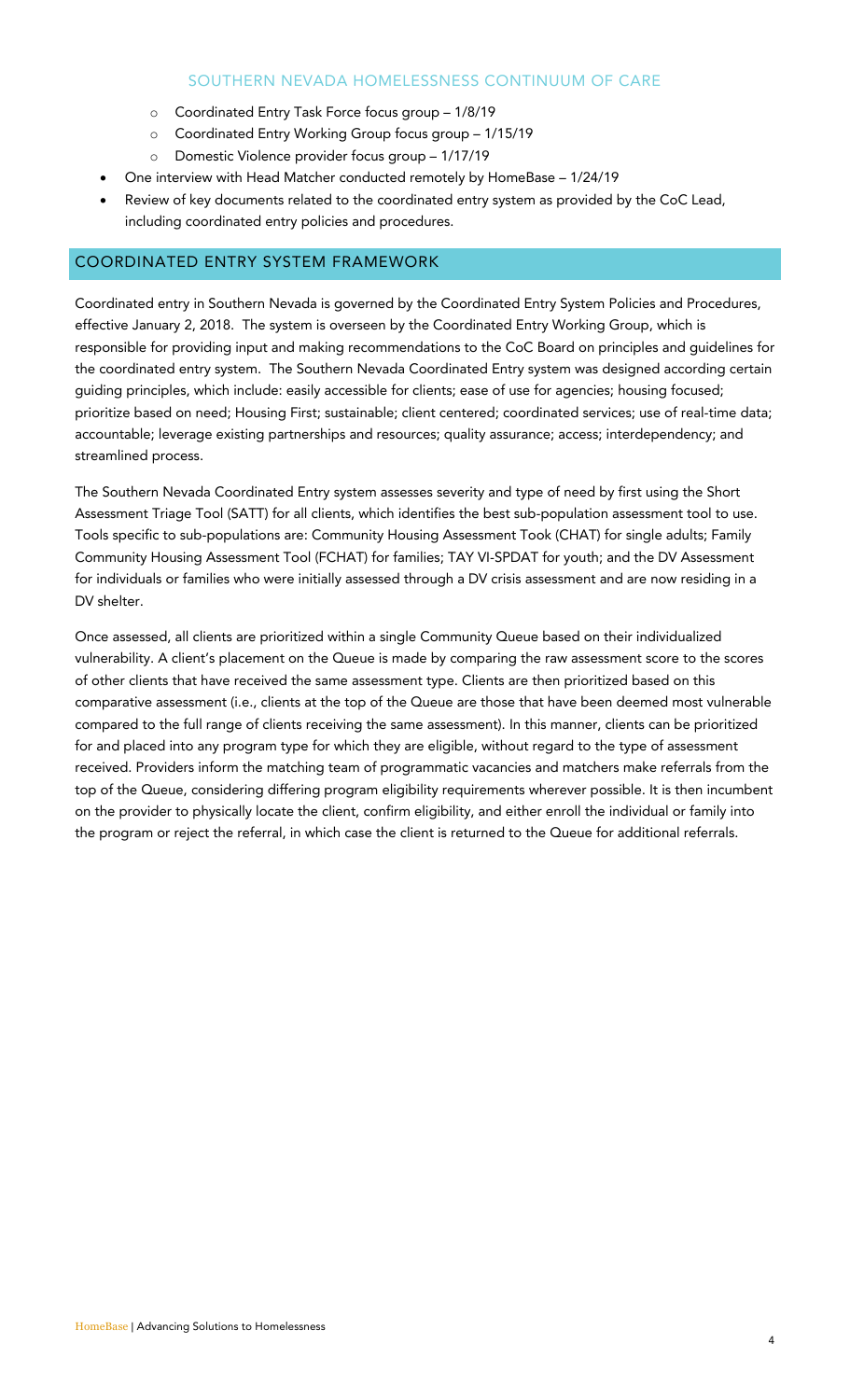#### ANALYSIS AND RECOMMENDATIONS

This report analyzes the strengths and challenges of the Southern Nevada's Coordinated Entry system, and makes recommendations in four key areas: Access; Assessment and Prioritization; Referral and Placement; and Outcomes. Note that comprehensive recommendations from all sections are available in Appendix A.

Access focuses on the system's accessibility for people experiencing homelessness. Specifically, this section explores how households throughout the geographic area enter the system, how coordinated entry initially responds to the varied needs of those households, and how the system keeps people engaged. Specific areas reviewed were: full geographic coverage; fair and equal access; and effective engagement.

Assessment and Prioritization evaluates the effectiveness of the assessment in determining client need and explores opportunities to improve the assessment process, including messaging to clients and system expansion. Specific areas reviewed were: accurate determination of client needs; consistent messaging; and prioritization.

Referral and Placement focuses on ensuring an expeditious and effective referral and placement process, including discussions related to equitability of referrals, referral denials, and progressive engagement. Specific areas reviewed were: efficient timeline; effective referral scheme; and appropriate referral.

Outcomes focuses on the available indicators that might show whether coordinated entry is achieving its goals. This section has just one subsection reviewing these outcome metrics.

#### **ACCESS**

A coordinated entry system can only be successful if those people experiencing housing crises or homelessness know about the system and have a way to gain access to it. As such, HUD requires that coordinated entry cover the entire geographic area of a CoC with access points that are accessible and well-advertised to the people living there. CoCs must be mindful of local need, geography, capacity, and available services when designing a coordinated entry system that facilitates fair and equal access to all. HUD also required CoCs to engage with affected populations to make them aware of coordinated entry.

HUD requires CoCs to use standardized access points in a coordinated entry system; however, it does allow for separate access points to the extent necessary to meet the needs of certain populations, including individuals, families, youth, survivors of domestic violence, and persons at risk of homelessness.

As noted by HUD, the purpose of designating access points is to ensure that all people in a community have equal access to all crisis response system resources in the CoC. Equal access is an important part of the overall strategy of coordinated entry, which shifts the system from a project-centric focus to a person-centric focus.

#### FULL GEOGRAPHIC COVERAGE

#### Successes

Stakeholders and consumers reported overall general satisfaction with the geographic coverage of Southern Nevada's Coordinated Entry system. Of the 30 responses to the stakeholder survey, 19 consumers (63.33 percent) indicated that the Coordinated Entry system adequately covered all geographic areas of the CoC. In addition, nearly every consumer focus group participant indicated that while they were experiencing homelessness, they were aware of shelters, outreach teams, or other service providers that are (or could be) access points to coordinated entry.

#### **Challenges**

Despite the general satisfaction with geographic coverage, data collected for this report shows that there are possible improvements. For example, based on a review of HMIS data, it appears that North Las Vegas and Henderson are underrepresented in coordinated entry assessments as compared to the percentage of the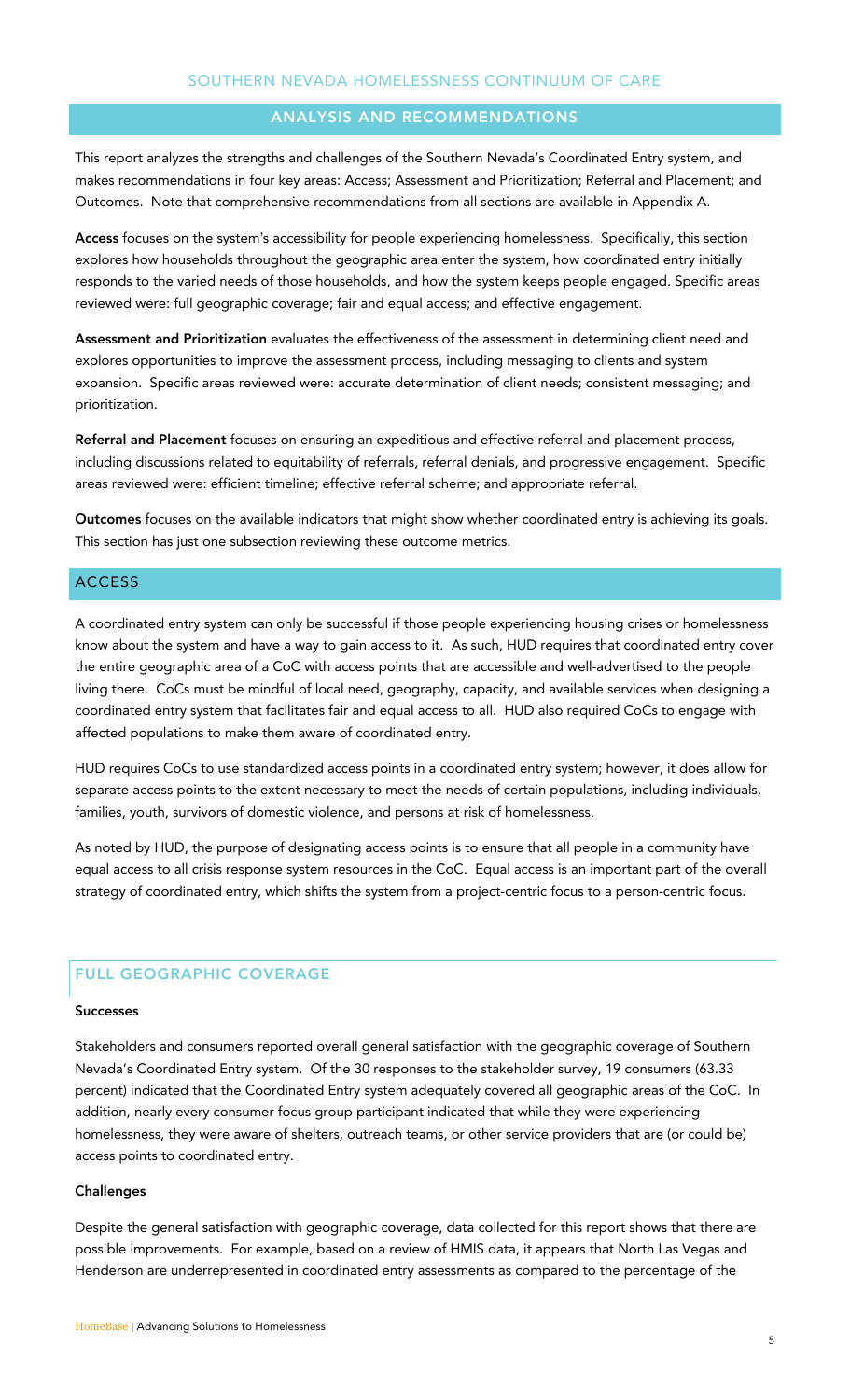sheltered and unsheltered homeless population counted in these cities during the PIT count. *See Figure 1 below.* This suggests a gap in adequate coverage for these areas, possibly preventing some clients from accessing coordinated entry or forcing them to travel into Las Vegas to do so.



In addition, while only 2 survey respondents (7 percent) indicated they do not think coordinated entry adequately covers all geographic areas of the Southern Nevada Homelessness CoC, another 9 survey respondents (30 percent) responded that they did not know whether there was adequate geographic coverage. This could indicate a greater need for explanation and marketing of the coordinated entry's purpose and requirements.

# FAIR AND EQUAL ACCESS

#### Successes

Figure 2 below compares the age distribution of persons counted during the 2018 Point-in-Time (PIT) count with the age distribution of persons assessed during the reporting period and the age distribution of persons enrolled in PSH, RRH, or TH during the reporting period.

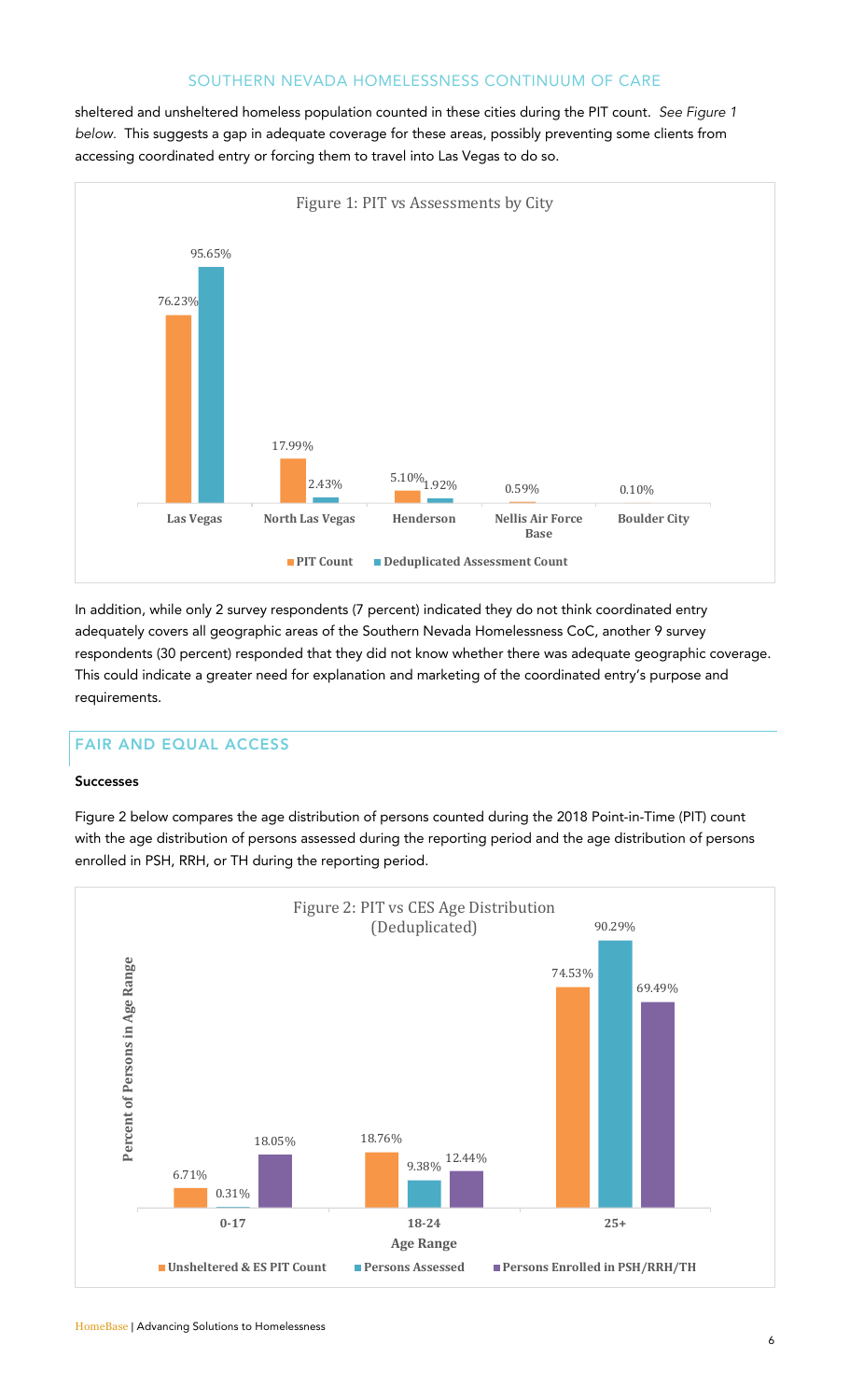HMIS data analysis shows that most vulnerable and protected classes are equitably served by coordinated entry. Minors (children under 18) were overrepresented in the population of persons enrolled into PSH, RRH, or TH during the reporting period as compared to the PIT count. *See Figure 2 above.* In addition, there is equity in access to coordinated entry among genders and among HUD's prescribed race and ethnicity categories. *See Appendix B.*

Furthermore, most stakeholder survey respondents whose agencies performed coordinated entry assessments indicated that their organizations are equipped to provide assessments accommodating the diverse needs of Southern Nevada residents. Among survey respondents, 85 percent reported being equipped to provide the assessment to persons who do not speak English and 60 percent reported being equipped to work with persons who are visually impaired or blind.

#### Challenges

While minors were overrepresented in the population of persons enrolled into PSH, RRH, or TH, they were severely underrepresented among persons assessed during the reporting period. *See Figure 2 above.* This trend is surprising because over half (55.10 percent) of minors counted in the PIT count were unaccompanied by adults. In addition, youth 18- to 24-years-old were underrepresented in the population of persons assessed and in the population of persons enrolled in PSH, RRH, and TH as compared to the PIT count. *See Figure 2 above.* This data suggests that youth might be inconsistently referred to and aware of the coordinated entry process.

While providers generally believed that access was fair and equal, they also offer some ideas on improving access for specific populations. Feedback from the survey and focus groups indicates a lack of capacity for assessing those who are hard of hearing or deaf, as well as those who require Tagalong translation service, which is not used on a widespread basis. In addition, agency staff serving survivors of domestic violence indicated that further CoC-wide training on identifying signs of domestic violence and other abuse could help more rapidly identify clients needing specialized services.

# EFFECTIVE ENGAGEMENT

#### Successes

Many participants in consumer focus groups reported experiences with effective messengers of coordinated entry, with outreach teams receiving particular praise ("They were pretty informative and let you know what you were doing and why"). In the youth-specific focus groups, many participants said they had been referred to coordinated entry by a school counselor. Throughout the consumer focus groups, participants consistently mentioned a robust word-of-mouth information sharing network among their peers experiencing homelessness which referred them to access points. This suggests both that the CoC has had success in marketing coordinated entry, in general, and that this word-of-mouth network is an asset that may be leveraged in improving engagement.

#### **Challenges**

Despite the general successes outlined above, some specific populations in the focus groups shared experiences that suggest a need for improved engagement. The youth consumer focus groups reported mixed awareness of coordinated entry, with one participant stating he lived "out in the washes," where there was no discussion of coordinated entry. Some youth reported that they accessed coordinated entry through Safe Place sites, but that staff at the sites (grocery stores or gas stations) were not aware of their roles in the Safe Place program. Some youth disagreed with their peers as cited above (in "Successes") about school counselors, contending that counselors did not know how to refer them to help. Youth awareness of coordinated entry, therefore, seems mixed, and the population may be better served through more training and awareness campaigns for school counselors, Safe Place sites, and other youth-serving organizations.

The consumer focus group for unhoused single adults was conducted exclusively with clients in a shelter-based, employment-centered program. These clients were all literally homeless before entering shelter, but none were aware of coordinated entry, and only one thought that he had received an assessment. Their feedback highlights the need for all providers to be aware that everyone in need of housing should have access to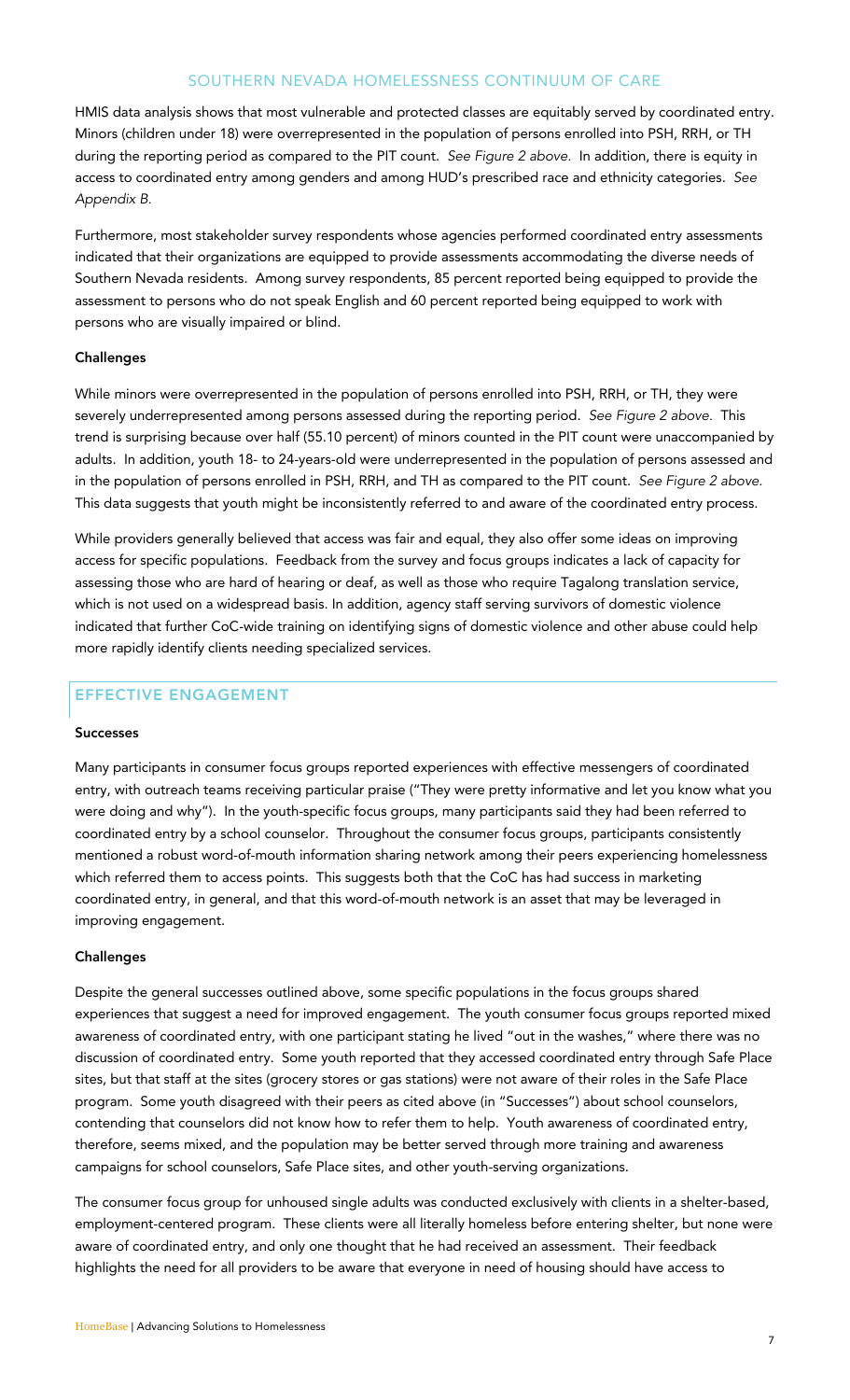coordinated entry, regardless of whether there is a non-coordinated entry resource they can utilize in the meantime.

Other issues raised during the focus groups included: participants lacked internet access or a charged cell phone to learn about resource; information on the internet was too difficult for participants to interpret; the printed resource lists were sometimes out of date; and difficulties in transportation to coordinated entry access points and other service providers.



#### ASSESSMENT AND PRIORITIZATION

HUD requires that each CoC incorporate a standardized assessment practice across its coordinated entry system. While there are a variety of methodologies for collecting information, the assessment process must document sufficient data to make consistent determinations on how to prioritize persons experiencing homelessness for housing and services. CoCs are expected to create prioritization standards based on a household's level of vulnerability and need to determine where households will be referred through coordinated entry. In addition, providers should provide clients with consistent and accurate information about the assessment and prioritization processes and outline what is expected from clients in these processes.

The clear majority of assessments administered in the Southern Nevada Homelessness CoC during the reporting period were performed by Veterans Affairs (19.01 percent), the Mobile Crisis Intervention Team (17.30 percent), and City of Las Vegas – MORE (14.80 percent). *See Figure 3 below.*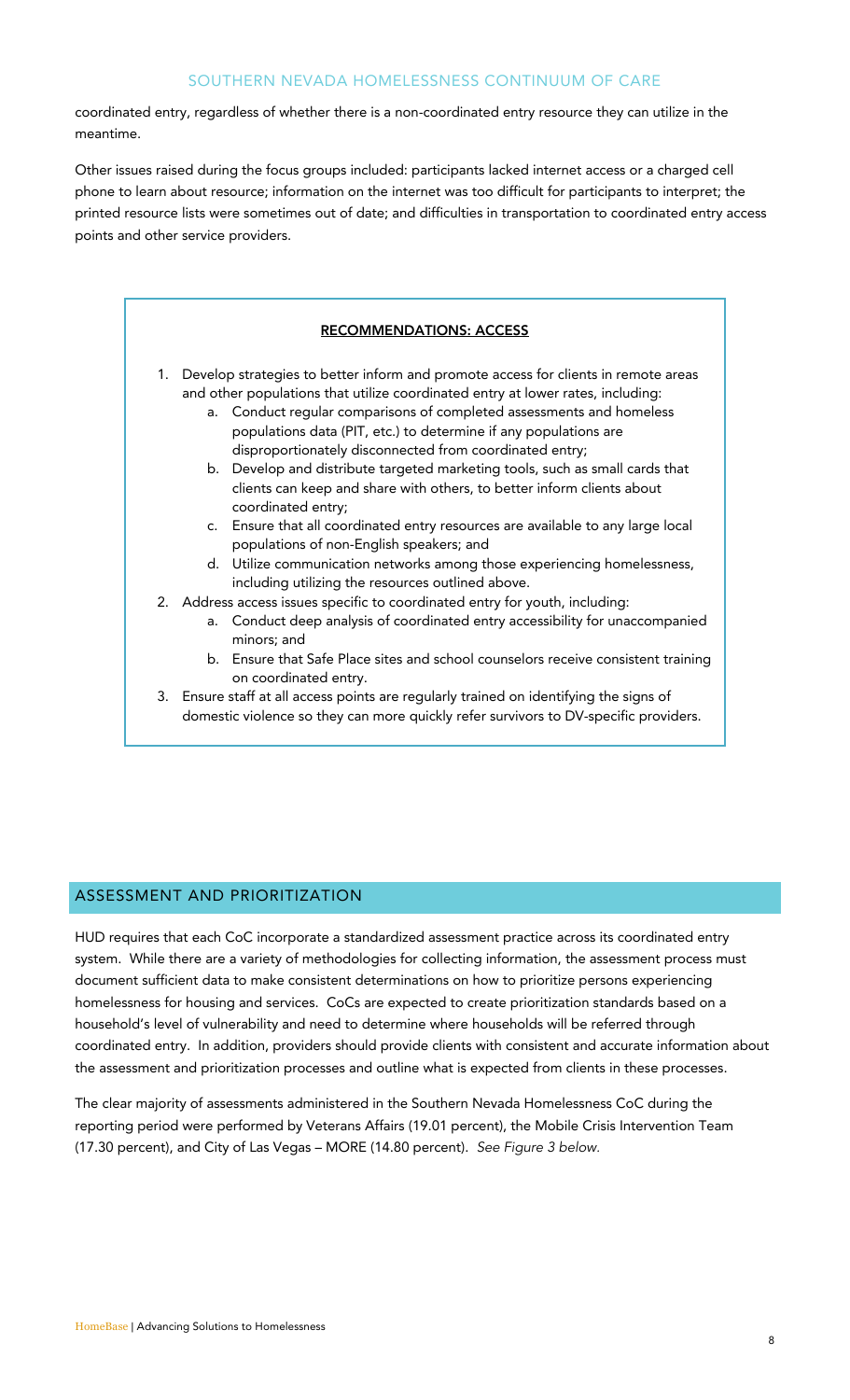

As described previously, the Southern Nevada Homelessness CoC employs distinct assessment tools for single adults, families, youth, and survivors of domestic violence. The distribution of scores is roughly bell-shaped (normal) for each population. *See Figure 4 below.*



**HomeBase | Advancing Solutions to Homelessness**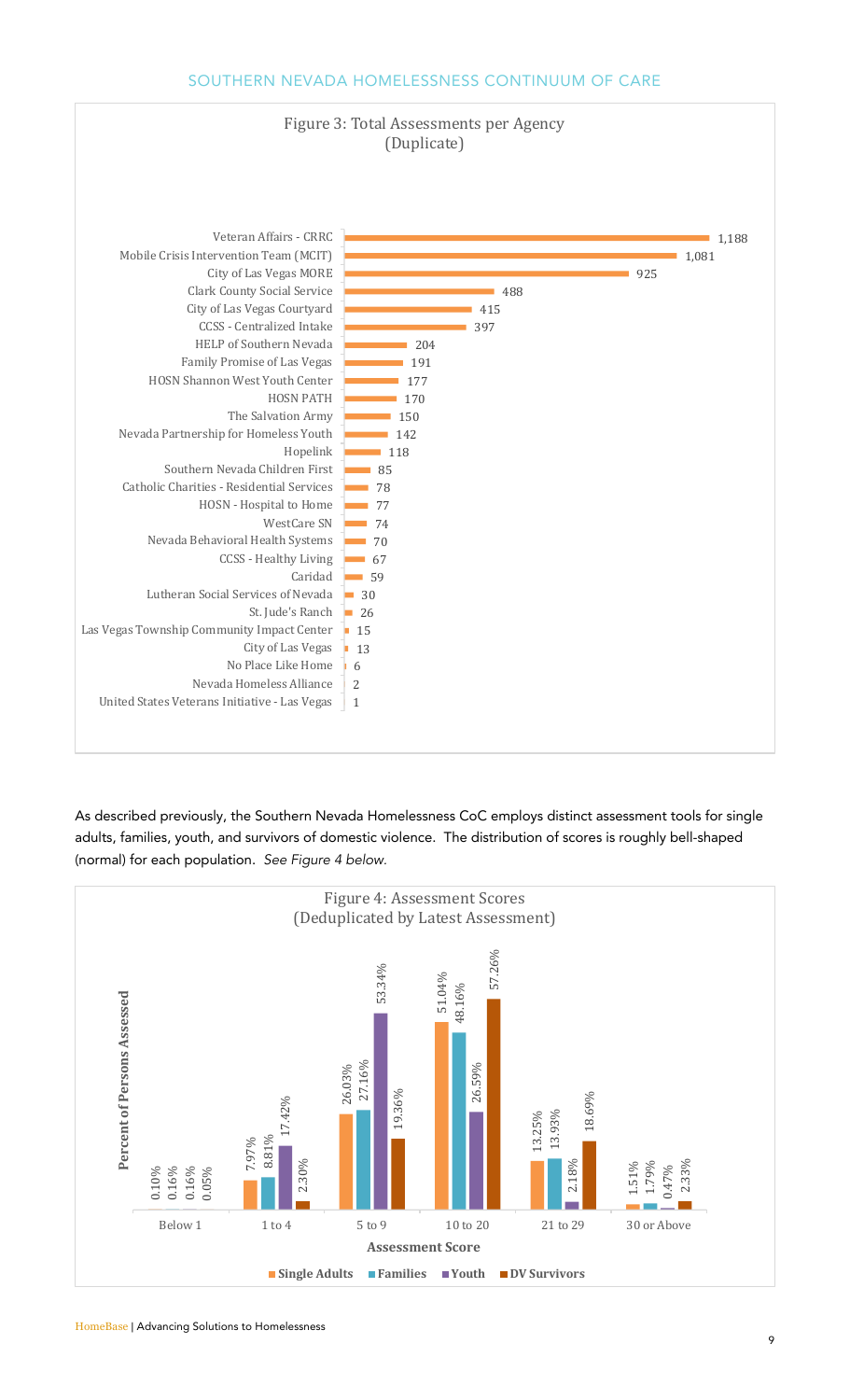#### ACCURATE DETERMINATION OF CLIENT NEEDS

#### Successes

Overall, stakeholders reported confidence in the accuracy of the assessment tools. Of survey respondents whose agencies performed coordinated entry assessments, the majority (73 percent) agreed that, overall, the assessment tools worked well. Similarly, the majority of respondents agreed that the tools accurately (59 percent) and consistently (64 percent) assess client vulnerability. In addition, providers reported in focus groups that the CHAT provides a more accurate assessment of client vulnerability among families and single adults than the VI-SPDAT, which was used for those populations in the past. An overwhelming majority (95 percent) of survey respondents who work on assessments also felt that training, materials and guidance about assessment tools was sufficient.

#### Challenges

While they had overall confidence in the assessment tool, some survey respondents doubted the accuracy of assessments when a there is a delay between assessment and placement, suggesting there should be a set of short follow-up questions to identify any major changes in vulnerability. One survey respondent who disagreed that the assessment was accurate suggested: "Vulnerability should also include their current homeless situation and priority given to youth in our respective programs whose situations changed to desperate." Furthermore, some commenters suggested that a three-year data look-back period for assessments was not comprehensive enough to capture vulnerability, stating: "Someone who has been sober for three years, but a lifetime of substance abuse has left them with little to no options does not have that vulnerability captured."

More urgently, some providers who had confidence in the tools themselves expressed concern about the administration of assessments. In focus groups, providers shared anecdotal evidence of reassessments within days or weeks of the previous assessment, sometimes with drastically higher scores. Some providers shared concern about the large number of assessors, though others expressed a desire to add emergency shelter staff as assessors. When asked about how assessments are administered, most providers mentioned a need for previously-trained assessors to be regularly retrained or certified, and some suggested remedial measures for staff or organizations that consistently ignore the established policies around assessments. The level of concern in this area was high among providers, suggesting it may be a priority area for the CoC to address in the future.

# CONSISTENT MESSAGING

#### Successes

The data collected for this evaluation suggest that clients are receiving consistent messaging about coordinated entry when undergoing assessment. Feedback from most of the consumer focus groups suggests that those who have gone through the coordinated entry process generally have an accurate understanding of the purpose of coordinated entry and its general operations. When asked about their understanding of the need for coordinated entry, clients across multiple focus groups responded: "It's what needs to happen to get housing." Consumer focus group participants also understood that the assessment, while necessary, was not a guarantee of housing, either in the short or long-term. Many, though not all, understood that they would have to check back with their case worker to know if a housing placement became available for them.

In addition, stakeholder survey results show that most respondents (75 percent) believe that clients are clearly informed of follow-up requirements related to the Community Queue post-assessment.

#### **Challenges**

While consumers understand most general concepts around coordinated entry, they generally did not understand prioritization, its purpose, and what it means for those who are not on the top of the list. Some consumers expressed a desire to receive updates on their place on the list, and suggested an in-between contact person to provide these updates. One stakeholder survey respondent suggested that assessors should give a clear explanation to participants that completing an Assessment for Services does not guarantee entry into shelter or housing, and that while waiting to see if any resources are available, participants should continue to seek employment (if not employed or able to work) and other housing options.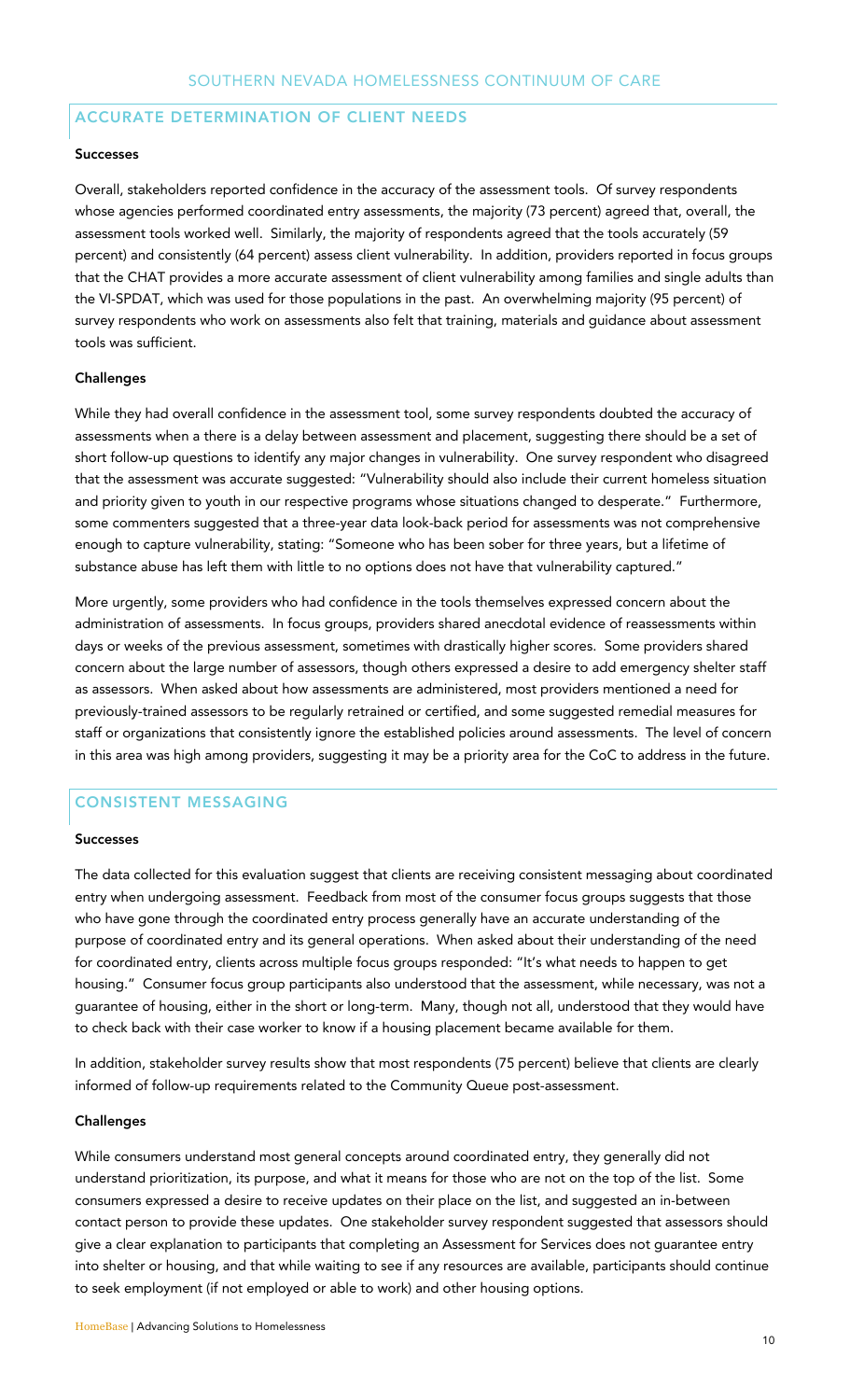# PRIORITIZATION

#### Successes

A majority (70 percent) of survey respondents involved with the prioritization process agreed that the coordinated entry process works well. Almost 59 percent agreed that the prioritization process accurately reflects client vulnerability. This sentiment was echoed in the provider focus groups, where a success consistently cited across all groups was that coordinated entry is prioritizing the most vulnerable for housing and services.

#### **Challenges**

While the general feedback from stakeholders about prioritization was positive, there are several specific areas related to prioritization where the CoC could take concrete actions to improve the performance of coordinated entry.

One possible area where the CoC can continue to improve is in its prioritization of those with disabilities. Per an analysis of HMIS data, while 43.78 percent of persons assessed during the reporting period had a disabling condition, 50.23 percent of those enrolled in PSH, RRH, and TH had one. We would expect an optimal system that prioritizes the most vulnerable persons for housing to have a greater proportion of disabled persons enrolled in PSH, RRH, and TH. (This is especially the case with HUD-funded PSH programs, where a disabling condition is an eligibility requirement.)

Another specific area of attention that was discussed during the provider focus group was the need to develop a policy on how to prioritize clients who were evaluated using the VI-SPDAT and remain on the list. Focus group participants commented that there are still clients on the list who had been evaluated using the VI-SPDAT, and that there is no set policy on how to prioritize their scores.

#### RECOMMENDATIONS: ASSESSMENT AND PRIORITIZATION

- 1. Implement strategies to improve the consistency and validity of assessments, including:
	- a. Establish a process for the review of re-assessments that occur soon after an original assessment and/or produce an assessment score much different than the original assessment, including establishing a threshold above which a significant score change would trigger case conferencing to understand and address the situation;
	- b. Require all assessors at an organization to complete an annual recertification to continue administering assessments. Recertification might include a review of the organization's previous year assessments to pinpoint any areas requiring discussion or clarity; and
	- c. Consider sanctions for organizations that do not follow established policies and procedures around administering assessments, including temporary loss of assessment privileges.
- 2. Develop an orientation packet for clients that contains information about what to expect and what is expected after the assessment is complete.
- 3. Set policy on how to prioritize clients who were assessed using previous assessment tools (i.e., VI-SPDAT).
- 4. Consider extending the period of time that is considered by assessment tools (beyond the current three-year period).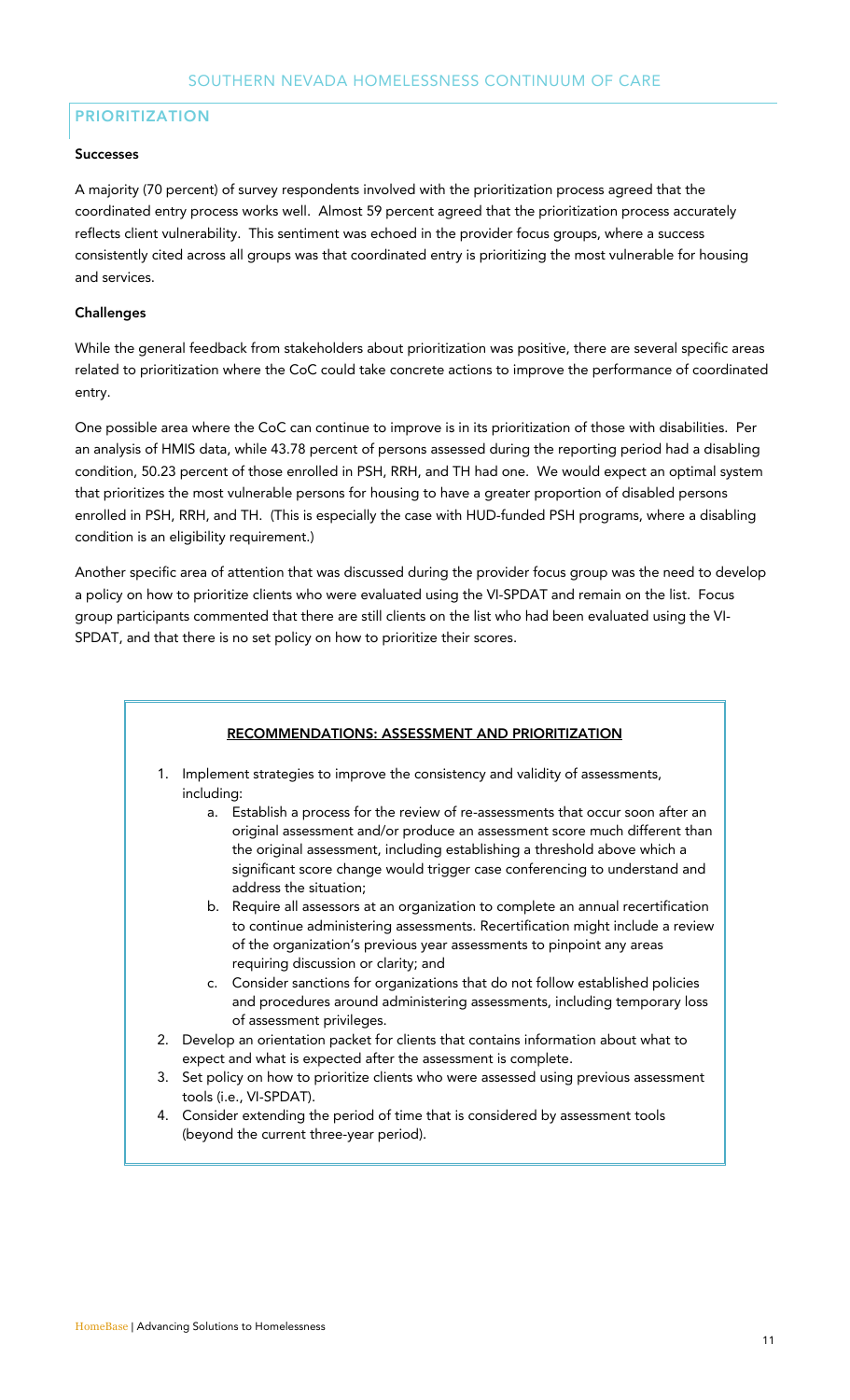# REFERRAL AND PLACEMENT

The goal of coordinated entry is to create a system that allows for intentional referrals of people to housing and services based on their vulnerability and need. Through these systems, those people with the highest priority, as determined by the CoC's intentional protocol, are referred to the available interventions first. Whenever possible, referrals should be appropriate for the receiving agency and should house the most vulnerable clients as efficiently as possible.

# EFFICIENT TIMELINE





Figures 8, 9, and 10 below demonstrate the coordinated entry timeline by client population.

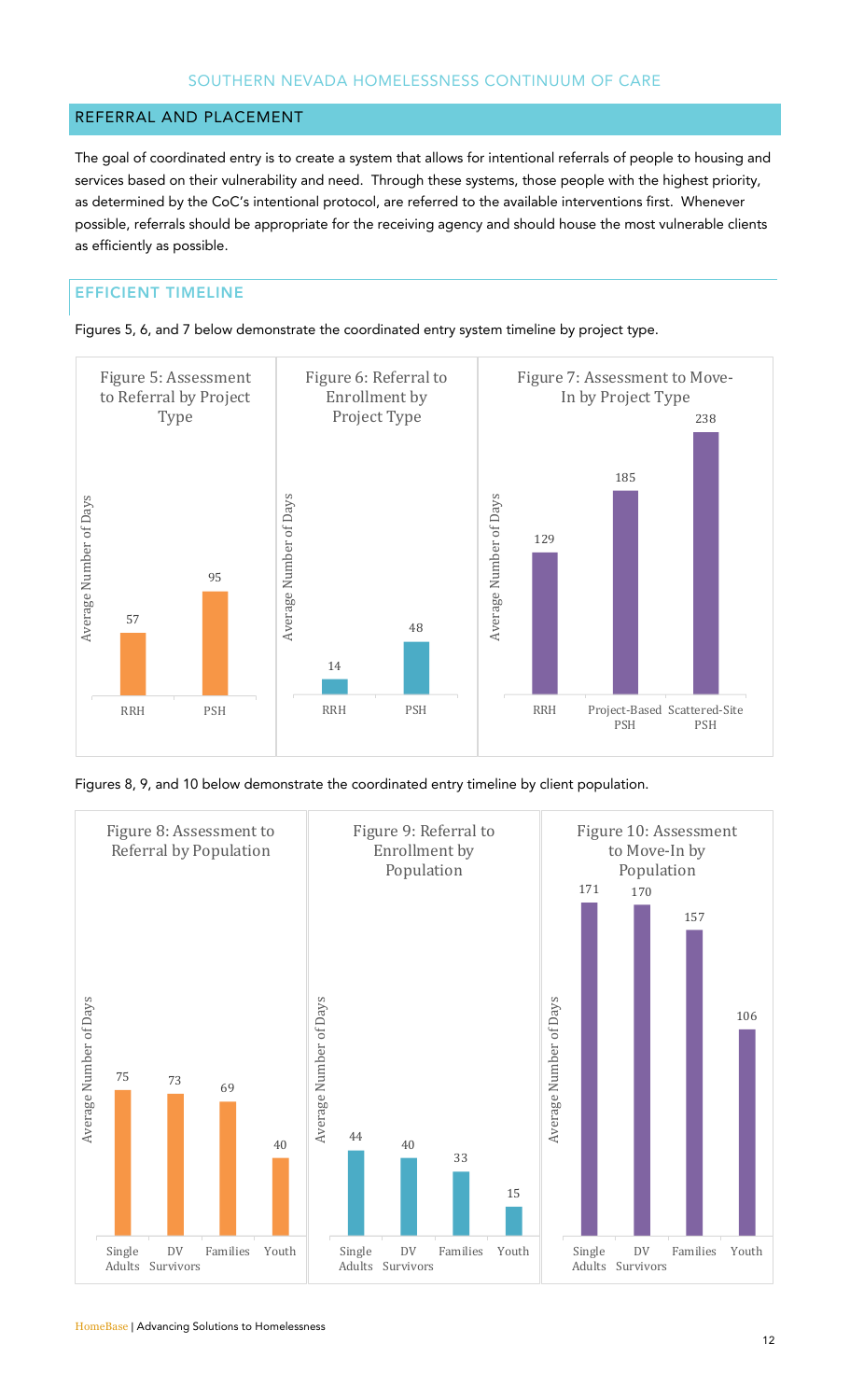

#### Figure 11 below demonstrates the average time each agency took to enroll referred persons.

#### Successes

Analysis of HMIS data shows some successes related to timeliness of referral and placement. On average, less than two months elapsed between first assessment and referral to RRH for persons referred during the reporting period. *See Figure 5 above.* Just two weeks elapsed between first referral and program enrollment for those who were enrolled in RRH during the reporting period. *See Figure 6 above.* Nevada Children First, Hopelink, Clark County FUSE, St. Jude's Ranch, and the Salvation Army were particularly efficient in enrolling referred persons within ten days of referral. *See Figure 11 above.* The CES timeline was particularly efficient for youth, who were referred within 40 days of first assessment and enrolled within 15 days of referral. *See Figures 8 and 9 above.* Overall, youth were housed three and a half months from first assessment. *See Figure 10 above.* 

In addition, one consumer focus group participant reported that she was housed within two weeks, which greatly exceeded her expectations. Others in focus groups indicated time from referral to housing generally ranged from one to six months.

#### **Challenges**

While we highlighted some successful program types and providers above, the HMIS data show that other programs struggled with timely referral and placement. For example, over four months elapsed between first assessment and housing move-in for persons in RRH, which is somewhat long for that program type. *See Figure 7 above.* However, timelines related to PSH were even longer than RRH. On average, persons referred to PSH during the reporting period had waited over three months after their first assessment. *See Figure 5 above.*  Almost two months elapsed between first referral and program enrollment for those who were enrolled in PSH during the reporting period. *See Figure 6 above.* Overall, between first assessment and housing move-in, over six months elapsed for persons in project-based PSH and almost eight months went by for persons in scatteredsite PSH. *See Figure 7 above.* PSH programs often have longer timelines because they serve higher-need (and thus sometimes harder to house) clients. However, participants in provider focus groups described one possible reason for extended timelines for PSH referrals and placements in Southern Nevada: the closing of some existing PSH projects required programs to accept those project's existing clients, elongating wait times for clients captured in the reporting period.

Among providers, HELP of Southern Nevada, Clark County Social Service, and the Salvation Army - Horizon Crest averaged particularly extended wait times between referral and enrollment. *See Figure 11 above.* This could be related to the types of programs these providers administer (i.e., programs for harder to serve clients). If not, the CoC should investigate how to address issues related to timeliness.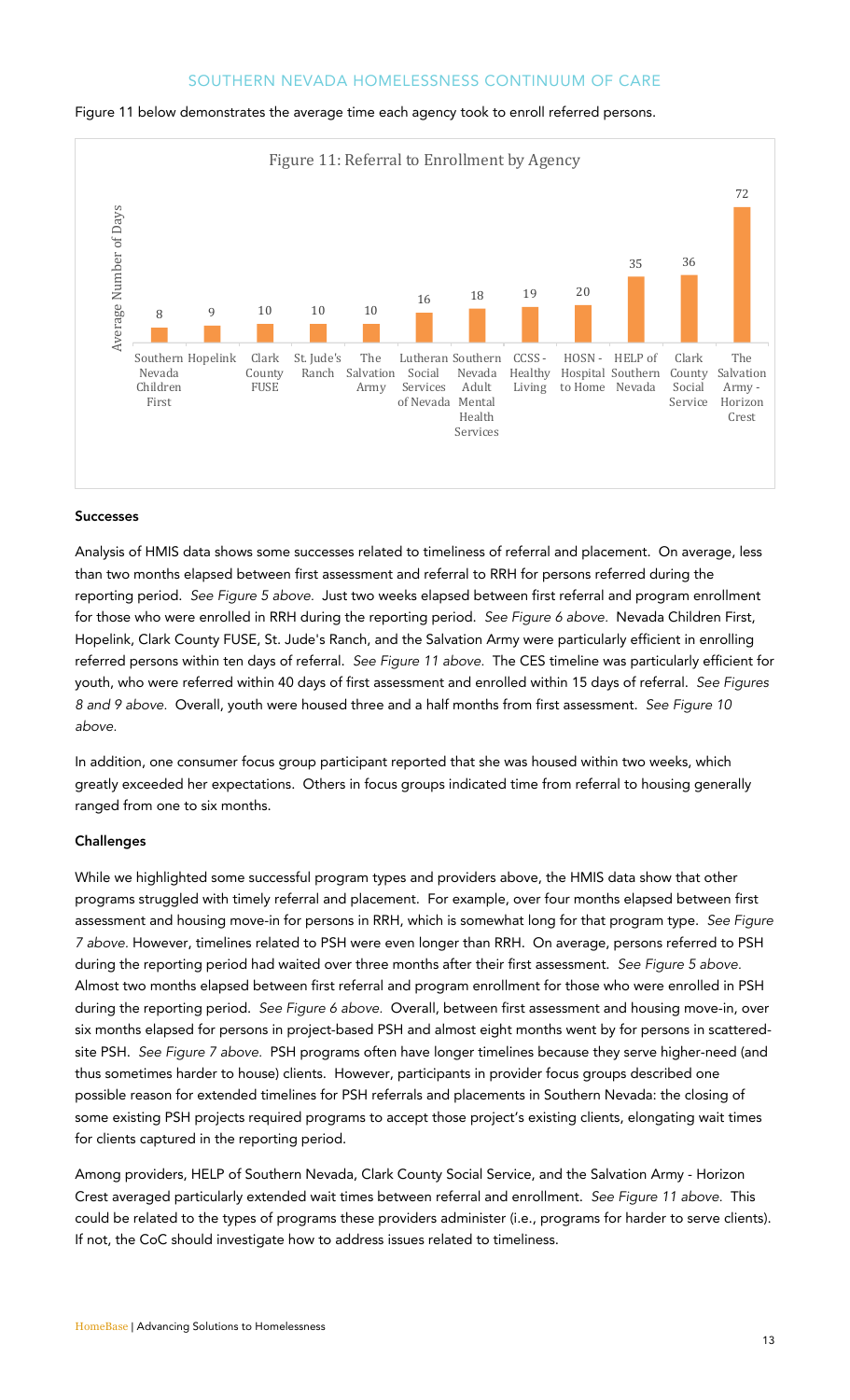The waiting time was comparable and extended throughout the phases of coordinated entry among single adults, families, and survivors of domestic violence. This fact is especially concerning for the survivor population whose safety needs are particularly acute. *See Figures 8, 9, and 10 above.* 

In focus groups, some providers commented on the pattern of having the same clients referred to them multiple times, but being unable to house them because after referral, they are unable to locate them. The stakeholder survey revealed an area of difficulty in the referral process was locating clients who had been referred to a program. *See Figure 12 below.* 

While the issues outlined here are not unique to the Southern Nevada Homelessness Continuum of Care, they are important areas for continued analysis and problem-solving.



## EQUITABLE REFERRAL SCHEME

Overall, 17.42 percent of households first assessed during the reporting period have received referrals to permanent housing: 22.78 percent of survivors of domestic violence, 21.07 percent of youth, 13.72 percent of single adults, and 10.83 percent of families.

#### Successes

Results from the stakeholder survey show that 75 percent of those responding (of just eight respondents) agreed that, overall, the Community Queue was running well. Of those same respondents, 63 percent indicated that it was not difficult for their organization to tell where a client was on the Community Queue. Some comments on the survey conveyed that the centralized wait list has improved over time. Similarly, providers in focus groups praised the recent change from a decentralized, multi-provider matching process to a centralized matching team housed within one provider.

#### **Challenges**

Some survey respondents stated that a challenge of the Queue is keeping the list up-to-date by removing people who have resolved their housing situation in another way or have not been in contact with any providers for an extended period. One focus group participant described one of the challenges of the Queue this way: "Some clients are on the queue for years. They talk to someone often enough to remain on the list, but they don't want to accept referrals that are given for whatever reason (they won't take my dog, etc.)."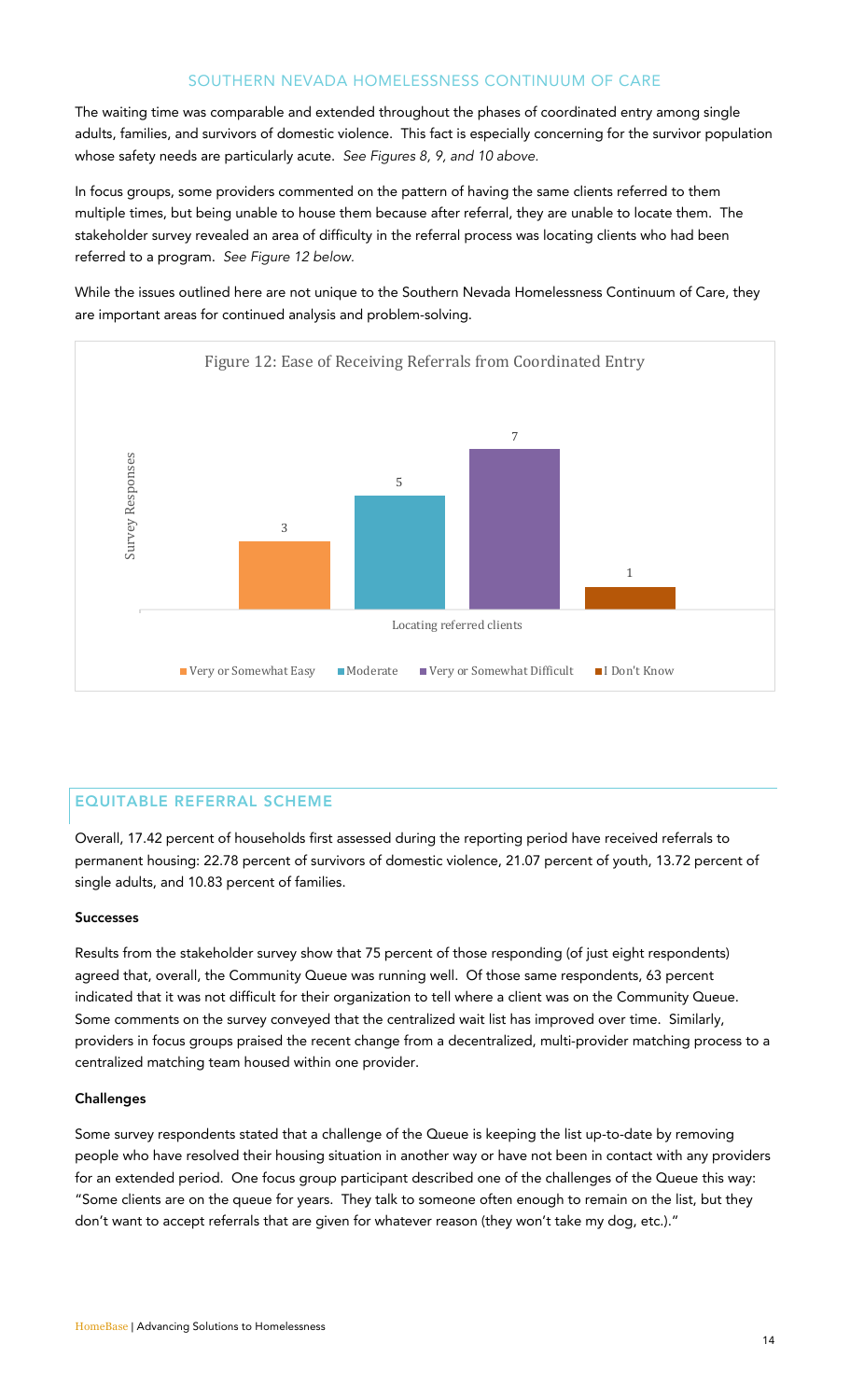# APPROPRIATE REFERRALS

#### Successes

HMIS data shows that the family referral process seems to be functioning well, with 82 percent of families' referrals accepted during the reporting period.

Respondents to the stakeholder survey highlighted other successes related to appropriate referrals. Most respondents who accept referrals indicated that ineligible referrals were rare (53 percent), that the referral process works well (82 percent), and that coordinated entry makes it easy to fill program vacancies (59 percent). In addition, almost all (seven of eight) respondents familiar with the matching process reported that matchers have the necessary information to match clients with the appropriate service and housing intervention. This last data point was supported by providers in focus groups who praised the new dedicated matching team, saying that it has increased consistency and allows for observation and analysis of patterns across the system.

#### Challenges

While providers clearly believe that referrals are generally appropriate, some HMIS data suggest the opposite. During the reporting period, only 34.36 percent of all referrals were accepted. Unlike the high acceptance rate for families shown above, the numbers were low for single adults (33.07 percent), youth (27.78 percent), and survivors of domestic violence (34.56 percent). While a few programs accepted most of their referrals, the clear majority had very high referral denial rates. *See Figure 13 below.* There was no relationship between time spent on the community queue waiting for a referral and the likelihood of referral rejection. *See Appendix B.*



About one third of referrals expired back to the queue after pending for 30 days. The other most common reasons cited for denied referrals were client did not show up or call, lack of eligibility, and "other" reasons. *See Figure 14 below.*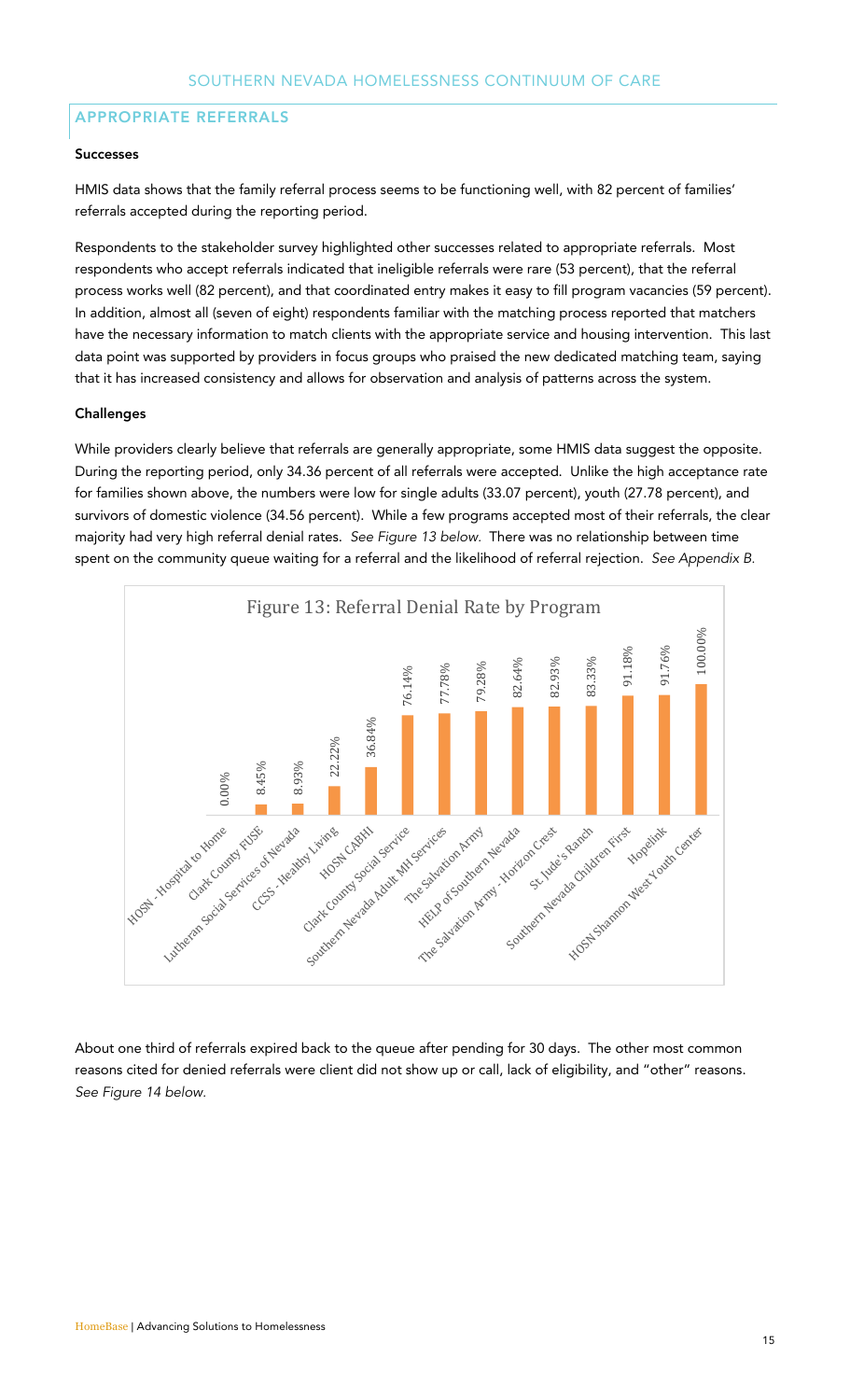

While 14 percent is a large proportion of denied referrals to be caused by lack of client eligibility, it is unclear whether the eligibility issues would have been detectable to matchers before the referral.

In provider focus groups, many participants did cite an inability to locate clients after referral as a major problem. However, some providers shared concerns that programs may sit on referrals until they expire, as suggested by the HMIS data. Whatever the case, there is frustration around the lack of information about reasons for expired and denied referrals. Sometimes, a lack of information leads matchers to re-refer clients to the same program. These incidents are frustrating for the housing providers and matchers, but even more so for clients who remain homeless.

Denial or expiration of referrals and an inability to locate referred clients are common issues in all coordinated entry systems, but they seem particularly acute in Southern Nevada. Our recommendations to address this issue are provided below.

| RECOMMENDATIONS: REFERRAL AND PLACEMENT                                                                                                                                                                                                                                                                             |
|---------------------------------------------------------------------------------------------------------------------------------------------------------------------------------------------------------------------------------------------------------------------------------------------------------------------|
| 1. Address the very high proportion of referrals that are denied for cause or let expire                                                                                                                                                                                                                            |
| through a variety of measures, including:                                                                                                                                                                                                                                                                           |
| Consider removing referral expiration and requiring that programs check in<br>a.<br>with a matchmaker before denying referrals;                                                                                                                                                                                     |
| b. Consider updating the referral denial reasons and providing guidance to<br>agencies receiving referrals regarding when it is appropriate to select a<br>reason. If guidance already exists, failure to comply should be addressed;                                                                               |
| c. Encourage providers to add notes that will help the matchmaker for future<br>referrals (for the client or for the program); and                                                                                                                                                                                  |
| d. Consider adding auto-generated HMIS notices that pop up when referrals are<br>denied and include next steps that users should take if they are still in contact<br>with the client, or if the client returns in the future for services (e.g., making<br>sure contact and assessment information is up-to-date). |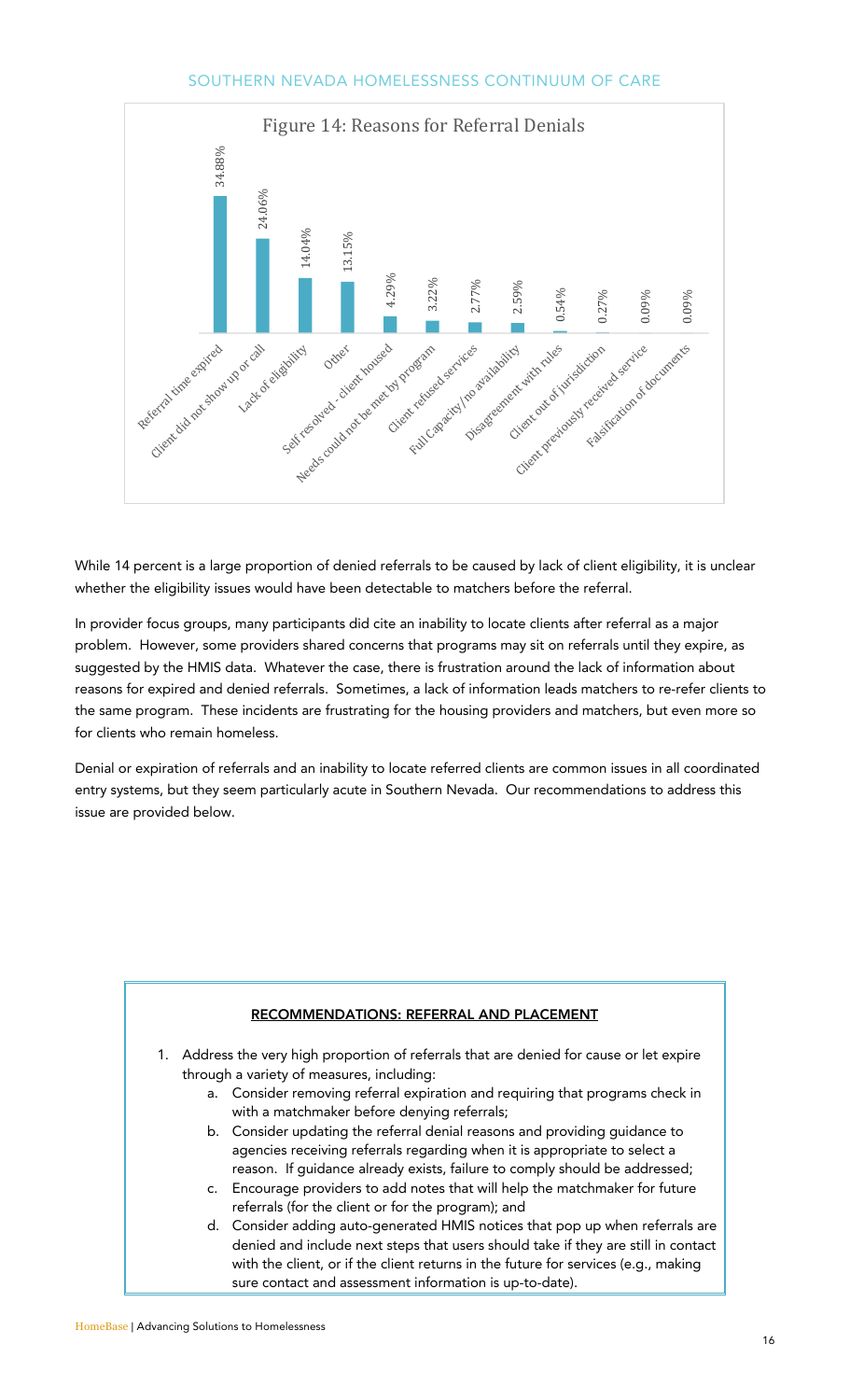#### 2. Experiment with methods to increase provider ability to locate clients after referral, including: a. Consider leveraging outreach teams to contact persons near the top of the

- community queue before enrollments are made to begin working on documenting eligibility for PSH;
- b. Ask additional questions about how to locate client and collect client contact information (i.e., email address, family member or friend who can get a message to client about housing opportunity);
- c. To decrease the time between referral and enrollment, consider developing a standard referral location checklist to support providers in finding referred persons; and,
- d. Follow written policies about removing clients form queue if they have not checked in within a certain time and update system accordingly.
- 3. Consider conducting a deeper analysis of the factors affecting the PSH CES timeline to answer the following questions:
	- a. Is the recent closure of other PSH projects responsible for the extended timelines from assessment to housing move-in?
	- b. Are referrals held up due to a lack of communication around program openings?
	- c. Are PSH providers appropriately moving on participants who have stabilized to free up capacity to serve more vulnerable clients?
	- d. What is causing delays between enrollment and move-in for project-based PSH participants?
- 4. Support RRH and PSH providers in building capacity around landlord engagement and housing-focused case management.
- 5. Create and implement a strategy for regular review (i.e., quarterly) of referral outcomes to respond to any system challenges and trends.
- 6. Ensure that policies and procedures around matching have been updated to reflect recent centralization of matching into one agency, and that all stakeholders understand the new matching process.

# **OUTCOMES**

While the purpose of coordinated entry is to identify and prioritize the most vulnerable clients experiencing homelessness and place them in housing and services, it should also improve the outcomes for the clients who are served. This section explores HMIS data and some qualitative information around outcomes to offer insight into how coordinated entry might be affecting outcomes.

#### Successes

Race and disability status do not appear to affect housing placement for persons enrolled in PSH and RRH. HMIS data demonstrate a consistent race distribution among persons enrolled and persons housed. *See Appendix B.* In fact, more people among those housed (71.24 percent) than those enrolled (50.23 percent) had a disabling condition, indicating that programs are advocating effectively for the most vulnerable persons.

Coordinated entry is becoming more efficient in moving people out of homelessness. The average time from a client's first assessment to permanent housing move-in decreased for all project types during the reporting period. *See Figure 15 below.*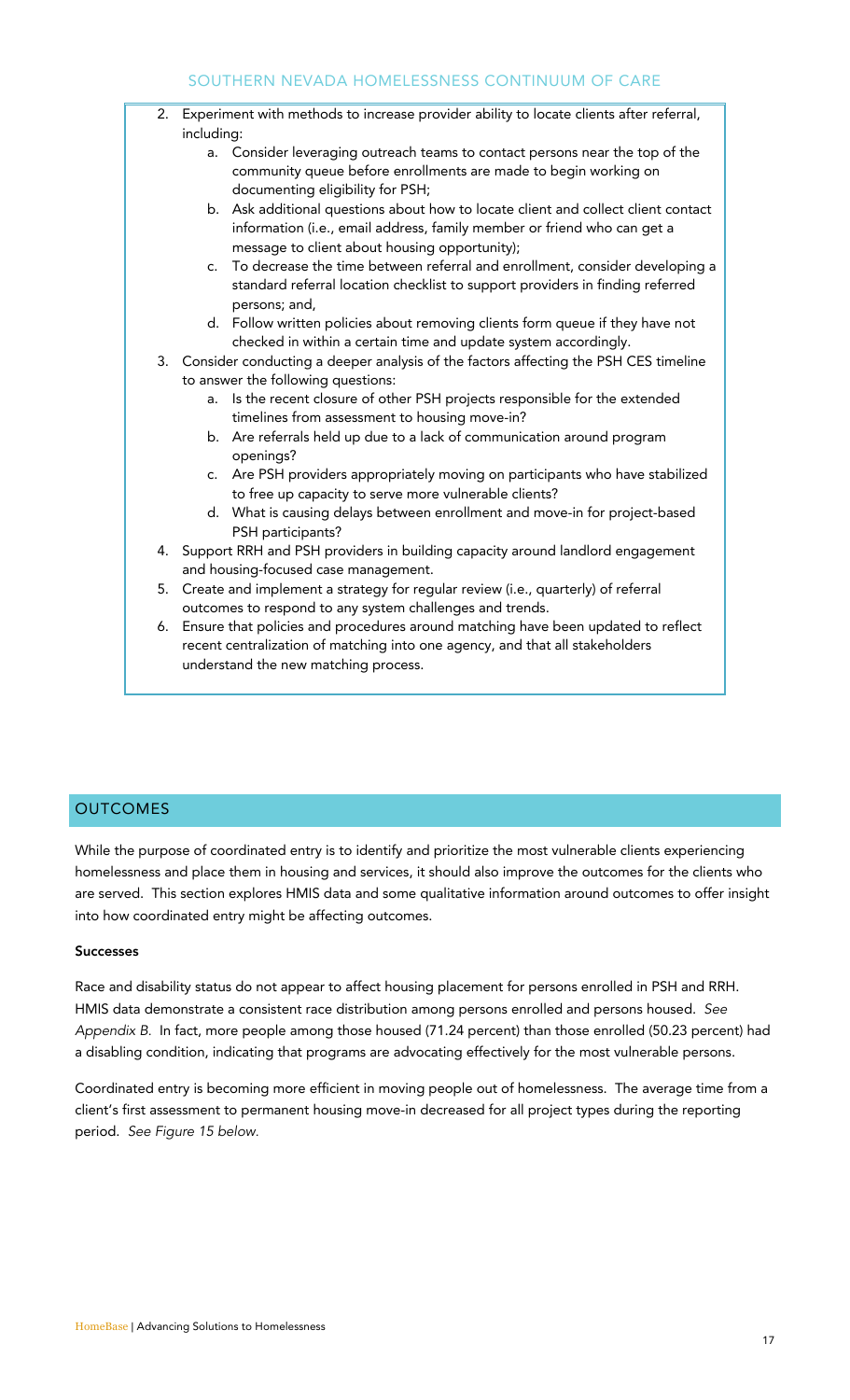

Coordinated entry is helping more households achieve housing stability. The total number of clients retaining or exiting to permanent housing increased during the reporting period and represented increased housing stability achieved in both PSH and RRH. *See Figure 16 below.*



#### **Challenges**

Hispanic/Latinx persons, youth, and females enrolled in permanent housing programs are experiencing challenges securing units. While there are 12.83 percent Hispanic/Latinx among clients enrolled in permanent housing programs in the reporting period, there were only 8.25 percent Hispanic/Latinx clients housed. *See Appendix B.* Youth enrolled in permanent housing programs are also experiencing challenges securing units. While the distribution is relatively flat among the age ranges of persons enrolled into permanent housing, youth are severely underrepresented among the housed client population, which skews towards older adults. *See Figure 17.*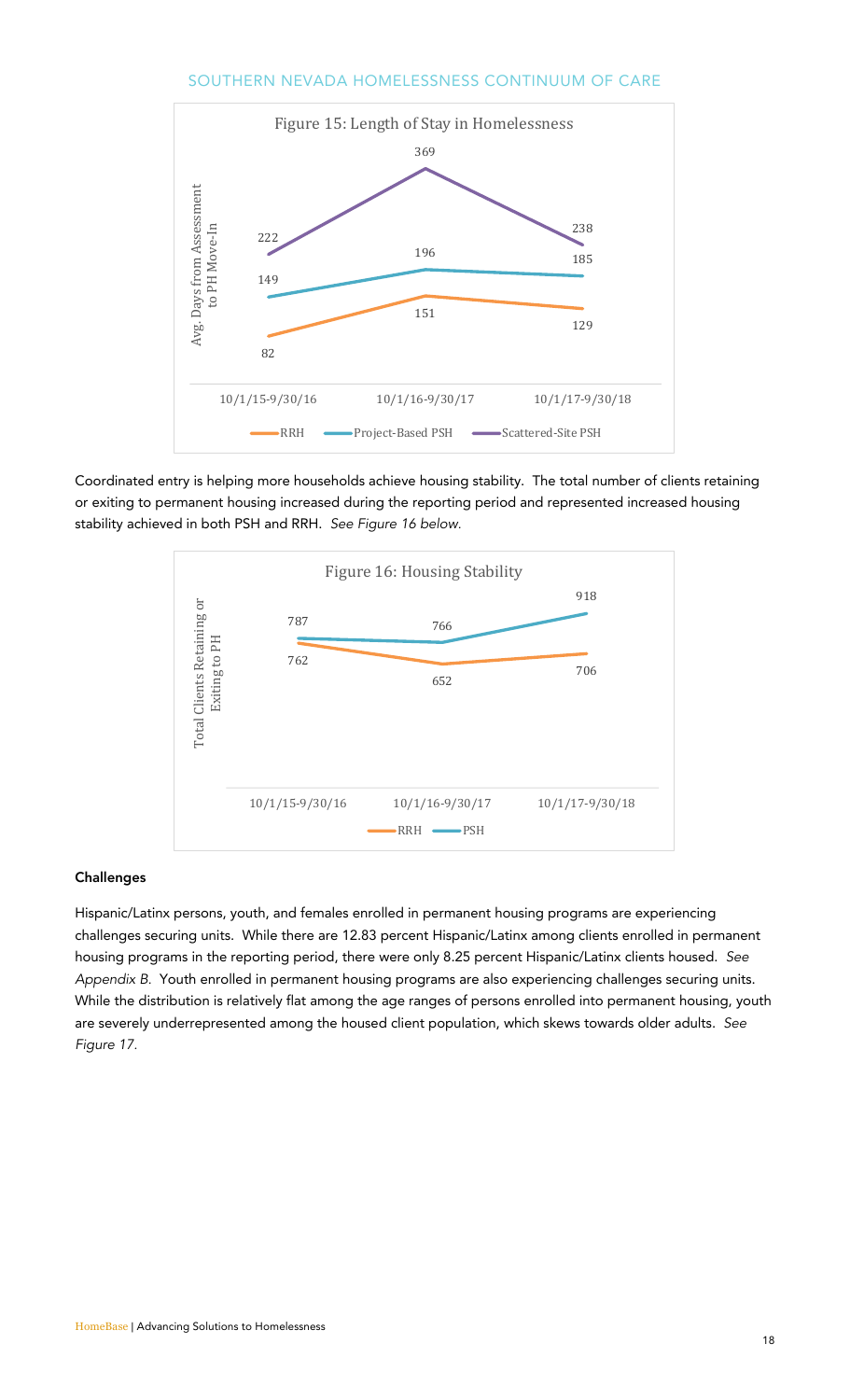

Females are also underrepresented among housed clients as compared to those enrolled into permanent housing. *See Figure 18.*



#### RECOMMENDATIONS: OUTCOMES

- 1. Consider conducting a deeper analysis of the challenges Hispanic/Latinx persons, youth, and females are experiencing in securing units once enrolled in permanent housing programs.
- 2. Continue tracking data around housing stability and length of stay homeless to ensure continued success in these areas.

# **CONCLUSION**

This evaluation shows that the Southern Nevada Homelessness Continuum of Care has implemented a coordinated entry system that is successful in many core areas. The community believes this is the case as well; results from the survey show that, overall, system stakeholders feel that coordinated entry is effective: 76 percent of those responding to this question on the survey indicated that coordinated entry is either somewhat or very effective, with only 12 percent answering very ineffective (and none somewhat ineffective). *See Figure 19 below.*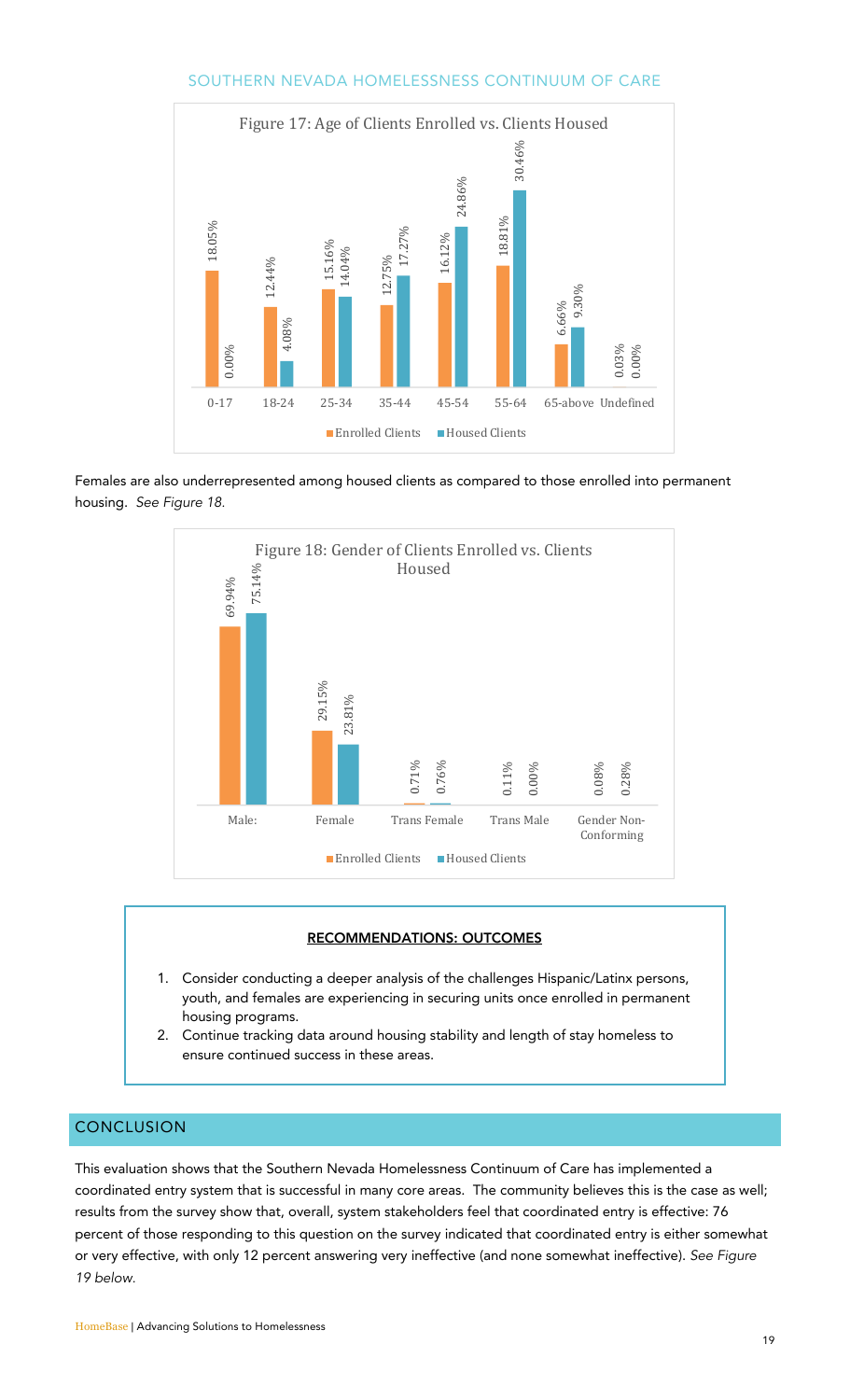

While those achievements should be celebrated and built upon, the CoC should also work to address some key areas of concern. Perhaps most important among these areas of concern are: inconsistent administration of assessments, lack of clarity around denied and expired referrals, inability to located referred clients, and extended wait times from assessment to housing move-in. We have provided the CoC with recommendations on how to address these challenges throughout the report, which are also compiled in *Appendix A* below.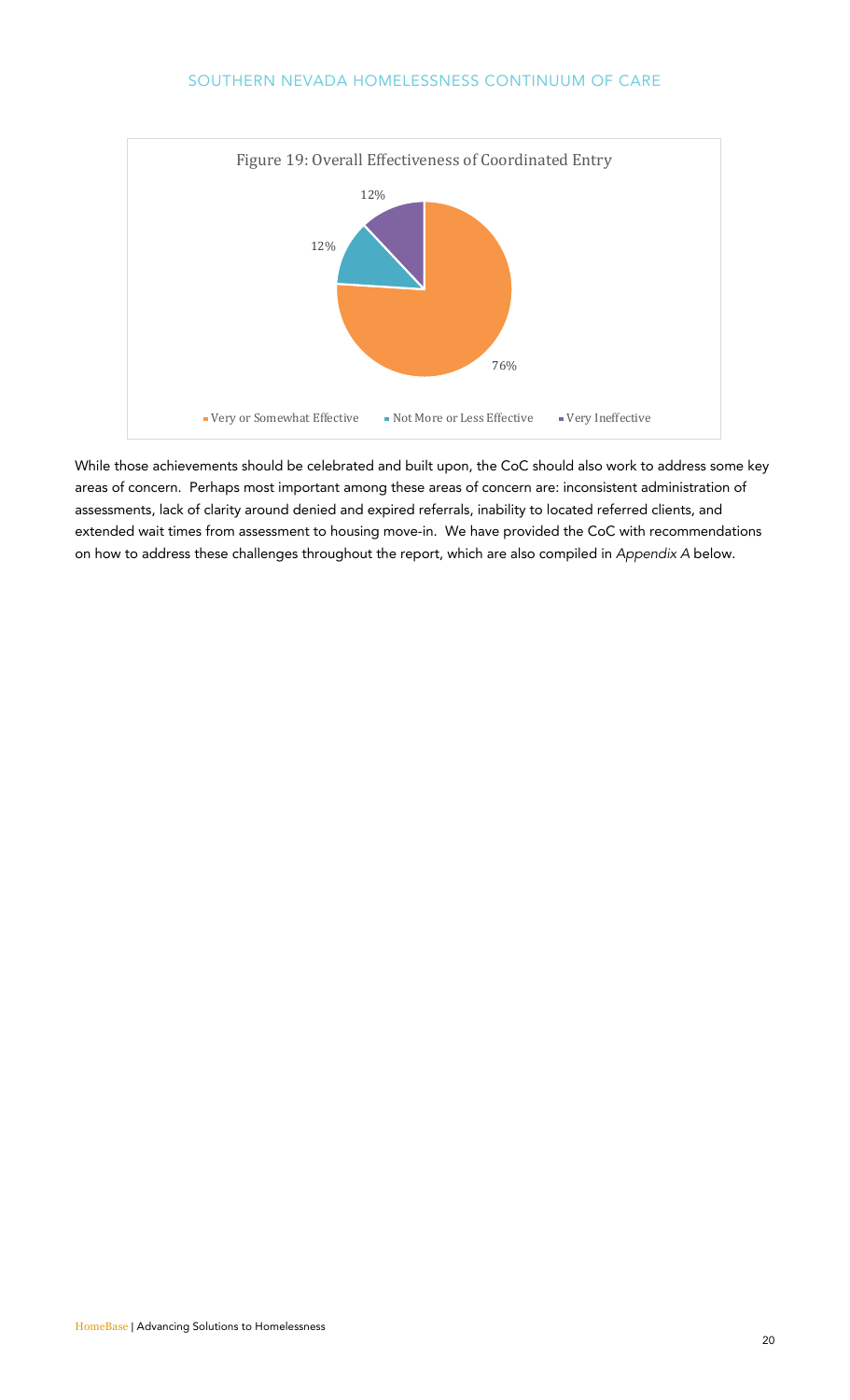# APPENDIX A

# COMPREHENSIVE LIST OF RECOMMENDATIONS

# ENSURING ACCESS

- 1. Develop strategies to better inform and promote access for clients in remote areas and other populations that utilize coordinated entry at lower rates, including:
	- a. Conduct regular comparisons of completed assessments and homeless populations data (PIT, etc.) to determine if any populations are disproportionately disconnected from coordinated entry;
	- b. Develop and distribute targeted marketing tools, such as small cards that clients can keep and share with others, to better inform clients about coordinated entry;
	- c. Ensure that all coordinated entry resources are available to any large local populations of non-English speakers; and
	- d. Utilize communication networks among those experiencing homelessness, including utilizing the resources outlined above.
- 2. Address access issues specific to coordinated entry for youth, including:
	- a. Conduct deep analysis of coordinated entry accessibility for unaccompanied minors; and
	- b. Ensure that Safe Place sites and school counselors receive consistent training on coordinated entry.
- 3. Ensure staff at all access points are regularly trained on identifying the signs of domestic violence so they can more quickly refer survivors to DV-specific providers.

# ASSESSMENT AND PRIORITIZATION

- 1. Implement strategies to improve the consistency and validity of assessments, including:
	- a. Establish a process for the review of re-assessments that occur soon after an original assessment and/or produce an assessment score much different than the original assessment, including establishing a threshold above which a significant score change would trigger case conferencing to understand and address the situation;
	- b. Require all assessors at an organization to complete an annual recertification to continue administering assessments. Recertification might include a review of the organization's previous year assessments to pinpoint any areas requiring discussion or clarity; and
	- c. Consider sanctions for organizations that do not follow established policies and procedures around administering assessments, including temporary loss of assessment privileges.
- 2. Develop an orientation packet for clients that contains information about what to expect and what is expected after the assessment is complete.
- 3. Set policy on how to prioritize clients who were assessed using previous assessment tools (i.e., VI-SPDAT).
- 4. Consider extending the period of time that is considered by assessment tools (beyond the current three-year period).

# REFERRAL AND PLACEMENT

- 1. Address the very high proportion of referrals that are denied for cause or let expire through a variety of measures, including:
	- a. Consider removing referral expiration and requiring that programs check in with a matchmaker before denying referrals;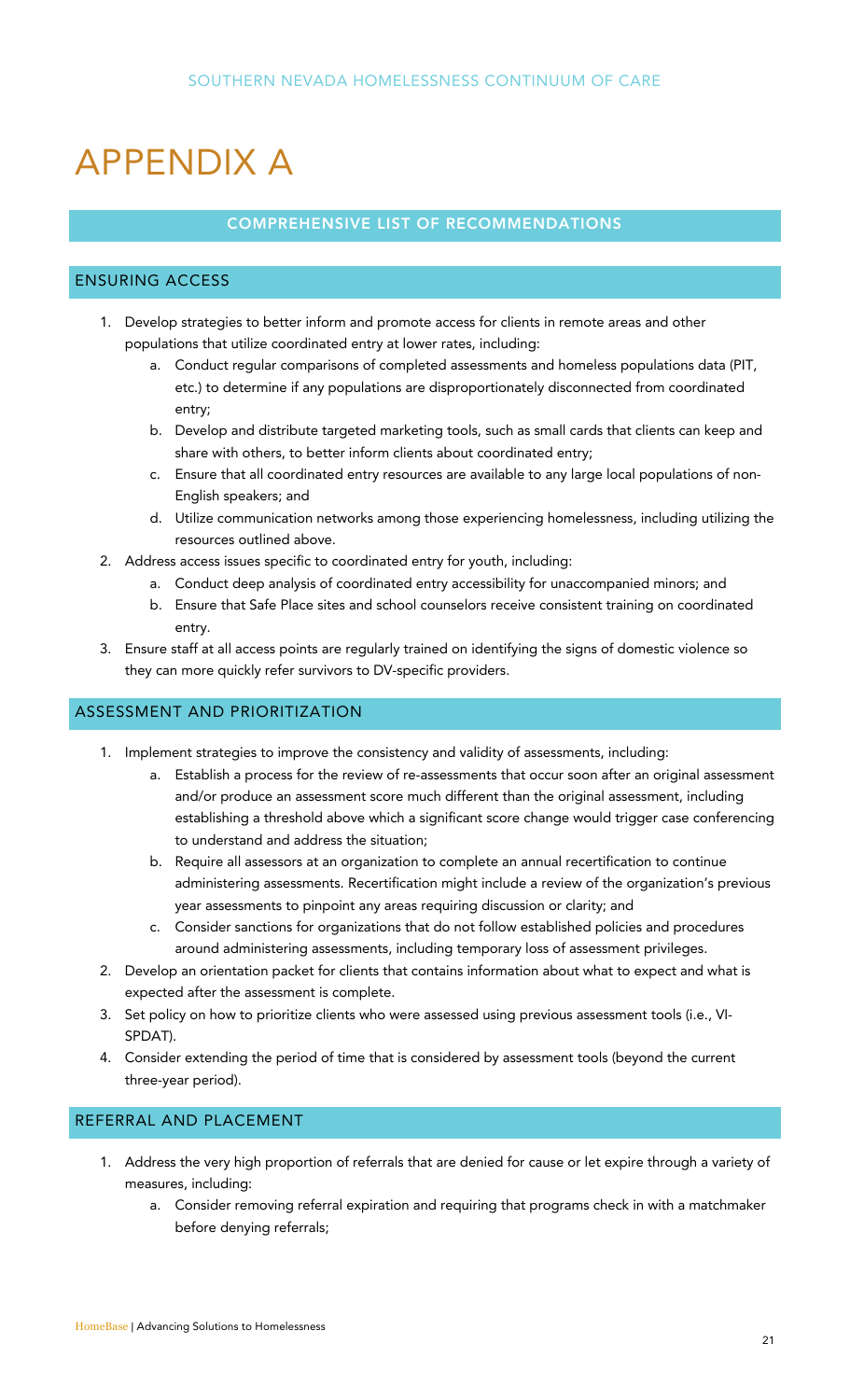- b. Consider updating the referral denial reasons and providing guidance to agencies receiving referrals regarding when it is appropriate to select a reason. If guidance already exists, failure to comply should be addressed;
- c. Encourage providers to add notes that will help the matchmaker for future referrals (for the client or for the program); and
- d. Consider adding auto-generated HMIS notices that pop up when referrals are denied and include next steps that users should take if they are still in contact with the client, or if the client returns in the future for services (e.g., making sure contact and assessment information is up-todate).
- 2. Experiment with methods to increase provider ability to locate clients after referral, including:
	- a. Consider leveraging outreach teams to contact persons near the top of the community queue before enrollments are made to begin working on documenting eligibility for PSH;
	- b. Ask additional questions about how to locate client and collect client contact information (i.e., email address, family member or friend who can get a message to client about housing opportunity);
	- c. To decrease the time between referral and enrollment, consider developing a standard referral location checklist to support providers in finding referred persons; and,
	- d. Follow written policies about removing clients form queue if they have not checked in within a certain time and update system accordingly.
- 3. Consider conducting a deeper analysis of the factors affecting the PSH CES timeline to answer the following questions:
	- a. Is the recent closure of other PSH projects responsible for the extended timelines from assessment to housing move-in?
	- b. Are referrals held up due to a lack of communication around program openings?
	- c. Are PSH providers appropriately moving on participants who have stabilized to free up capacity to serve more vulnerable clients?
	- d. What is causing delays between enrollment and move-in for project-based PSH participants?
- 4. Support RRH and PSH providers in building capacity around landlord engagement and housing-focused case management.
- 5. Create and implement a strategy for regular review (i.e., quarterly) of referral outcomes to respond to any system challenges and trends.
- 6. Ensure that policies and procedures around matching have been updated to reflect recent centralization of matching into one agency, and that all stakeholders understand the new matching process.

# **OUTCOMES**

- 1. Consider conducting a deeper analysis of the challenges Hispanic/Latinx persons, youth, and females are experiencing in securing units once enrolled in permanent housing programs.
- 2. Continue tracking data around housing stability and length of stay homeless to ensure continued success in these areas.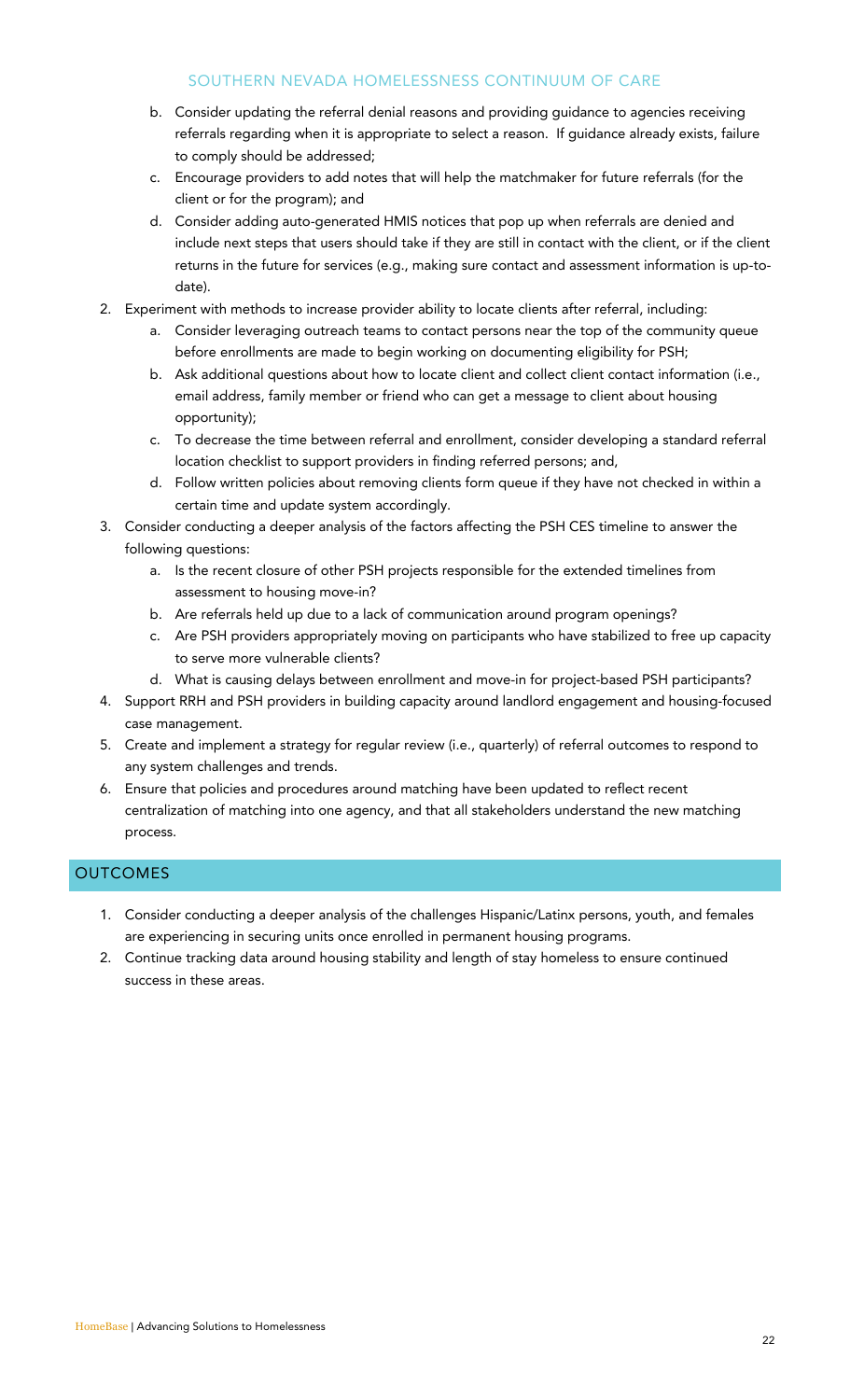# APPENDIX B

# DATA TABLES

# ENSURING ACCESS

# FAIR AND EQUAL ACCESS

| Gender                                                                     | Unsheltered & ES<br><b>PIT Count</b> | Persons<br>Assessed | Persons Enrolled in<br><b>PSH/RRH/TH</b> |
|----------------------------------------------------------------------------|--------------------------------------|---------------------|------------------------------------------|
| Male                                                                       | 69.02%                               | 62.19%              | 69.94%                                   |
| Female                                                                     | 30.40%                               | 37.03%              | 29.15%                                   |
| Trans Female or Trans Male                                                 | 0.51%                                | 0.61%               | 0.82%                                    |
| Gender Non-Conforming (i.e., not exclusively<br>male or female)            | 0.07%                                | 0.12%               | 0.08%                                    |
| Left Blank (null)/Data Not Collected/Client<br>Refused/Client doesn't Know | N/A                                  | 0.05%               | $0.00\%$                                 |

| Race                                                                | Unsheltered & ES<br>PIT Count | Persons<br>Assessed | Persons Enrolled in<br><b>PSH/RRH/TH</b> |
|---------------------------------------------------------------------|-------------------------------|---------------------|------------------------------------------|
| White                                                               | 54.21%                        | 49.19%              | 46.69%                                   |
| <b>Black or African American</b>                                    | 34.57%                        | 41.44%              | 45.55%                                   |
| Asian                                                               | 2.60%                         | 1.27%               | 0.88%                                    |
| Native Hawaiian or Other Pacific Islander                           | 1.53%                         | 0.98%               | 1.22%                                    |
| American Indian or Alaska Native                                    | 2.07%                         | 1.54%               | 1.42%                                    |
| Multi-racial                                                        | 5.02%                         | 2.88%               | 3.54%                                    |
| Left Blank/Data Not Collected/Client<br>Refused/Client doesn't Know | N/A                           | 2.68%               | 0.71%                                    |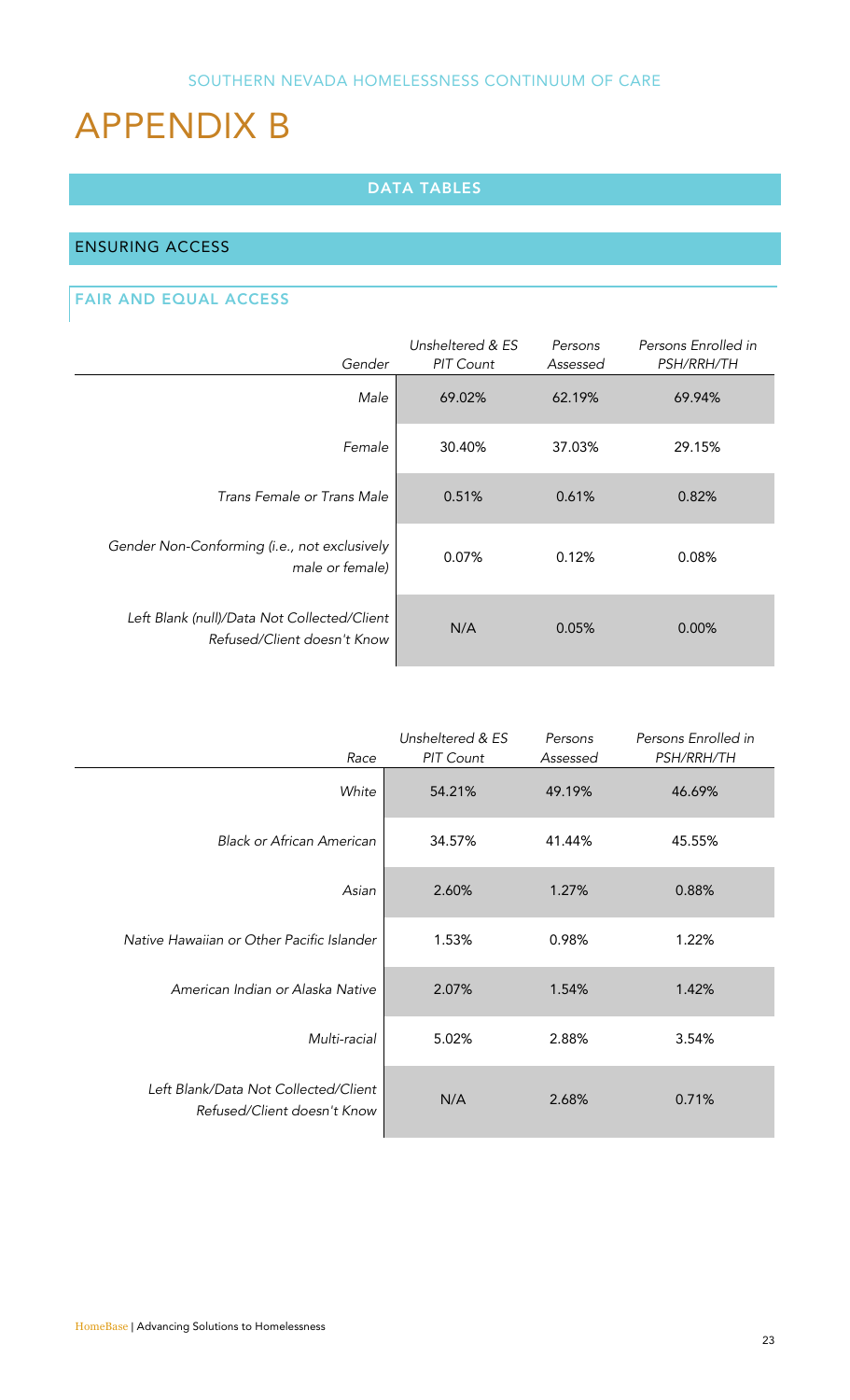| Ethnicity                                                           | Unsheltered & ES<br>PIT Count | Persons<br>Assessed | Persons Enrolled in<br><b>PSH/RRH/TH</b> |
|---------------------------------------------------------------------|-------------------------------|---------------------|------------------------------------------|
| Non-Hispanic/Non-Latino                                             | 88.90%                        | 87.19%              | 86.88%                                   |
| Hispanic/Latino                                                     | 11.10%                        | 11.57%              | 12.83%                                   |
| Left Blank/Data Not Collected/Client<br>Refused/Client doesn't Know | N/A                           | 1.24%               | 0.28%                                    |
| REFERRAL AND PLACEMENT                                              |                               |                     |                                          |

# APPROPRIATE REFERRALS

| Time Spent on Community Queue | Referrals Made | Referrals Denied | Percent Referrals Denied |
|-------------------------------|----------------|------------------|--------------------------|
| Less than a week:             | 633            | 460              | 72.67%                   |
| 1 Week - 3 Months:            | 686            | 526              | 76.68%                   |
| $3 - 6$ Months:               | 145            | 95               | 65.52%                   |
| 6 Months to 1 Year:           | 54             | 33               | 61.11%                   |
| 1-2 years:                    | 11             | $\overline{4}$   | 36.36%                   |
| 2 years or more:              | 0              | 0                | N/A                      |

# **OUTCOMES**

# SUCCESS IN PLACEMENTS

| Race                                                             | Clients Enrolled | Clients Housed |
|------------------------------------------------------------------|------------------|----------------|
| White                                                            | 46.69%           | 49.81%         |
| Black or African American                                        | 45.55%           | 44.21%         |
| Asian                                                            | 0.88%            | 0.85%          |
| Native Hawaiian or Other Pacific Islander                        | 1.22%            | 1.14%          |
| American Indian or Alaska Native                                 | 1.42%            | 1.71%          |
| Multi-racial                                                     | 3.54%            | 2.18%          |
| Left Blank/Data Not Collected/Client Refused/Client Doesn't Know | 0.71%            | 9.00%          |